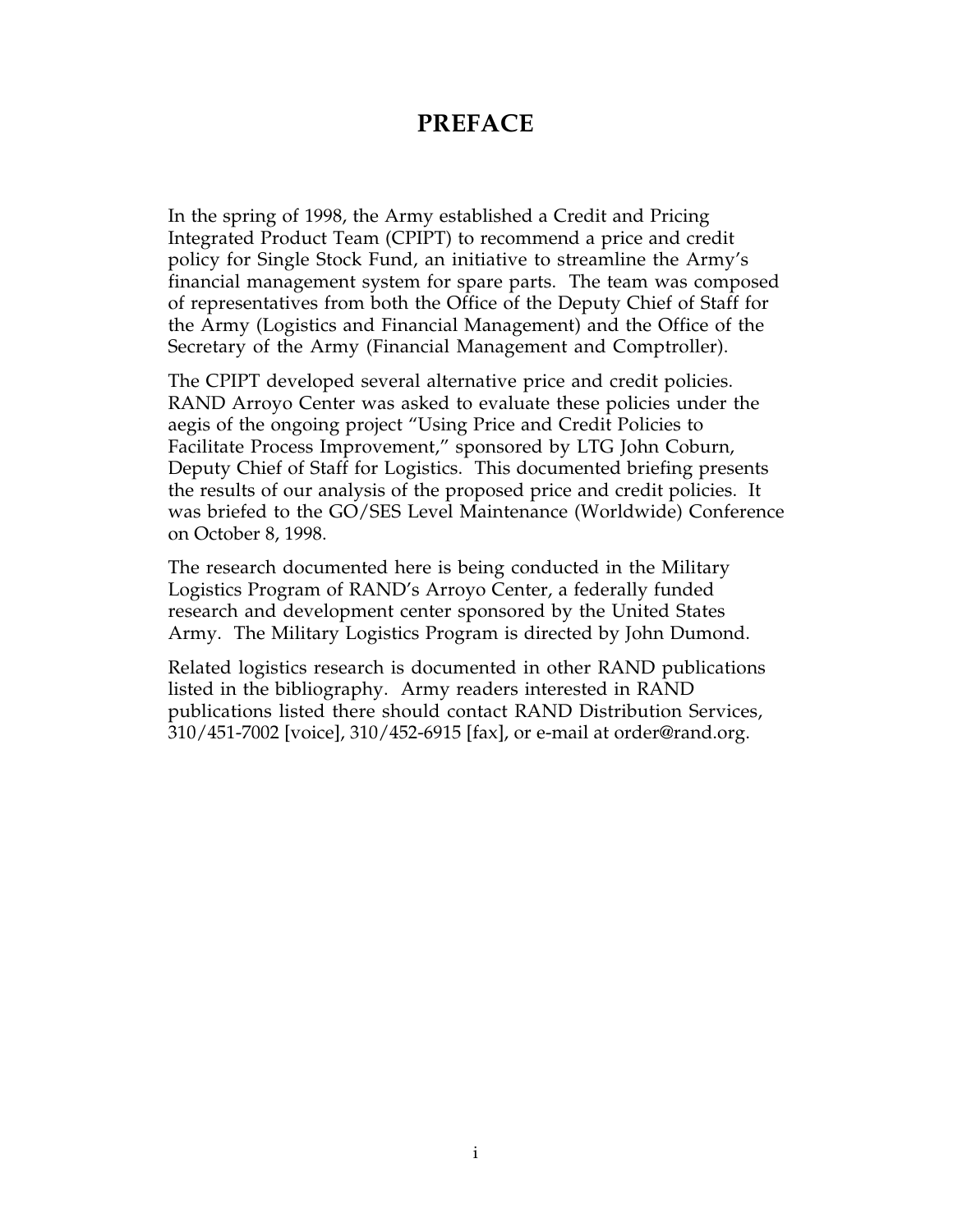# **CONTENTS**

| Appendix A: Detailed Specifications of Credit and Pricing Policies51 |  |
|----------------------------------------------------------------------|--|
|                                                                      |  |
| Appendix C: Details on OMA Expenditures for Each Alternative 57      |  |
|                                                                      |  |
| Appendix E: Price and Credit Policy for NSNs in "Long Supply" 65     |  |
| Appendix F: Sensitivity of Results to Assumptions and Data 69        |  |
|                                                                      |  |
|                                                                      |  |
|                                                                      |  |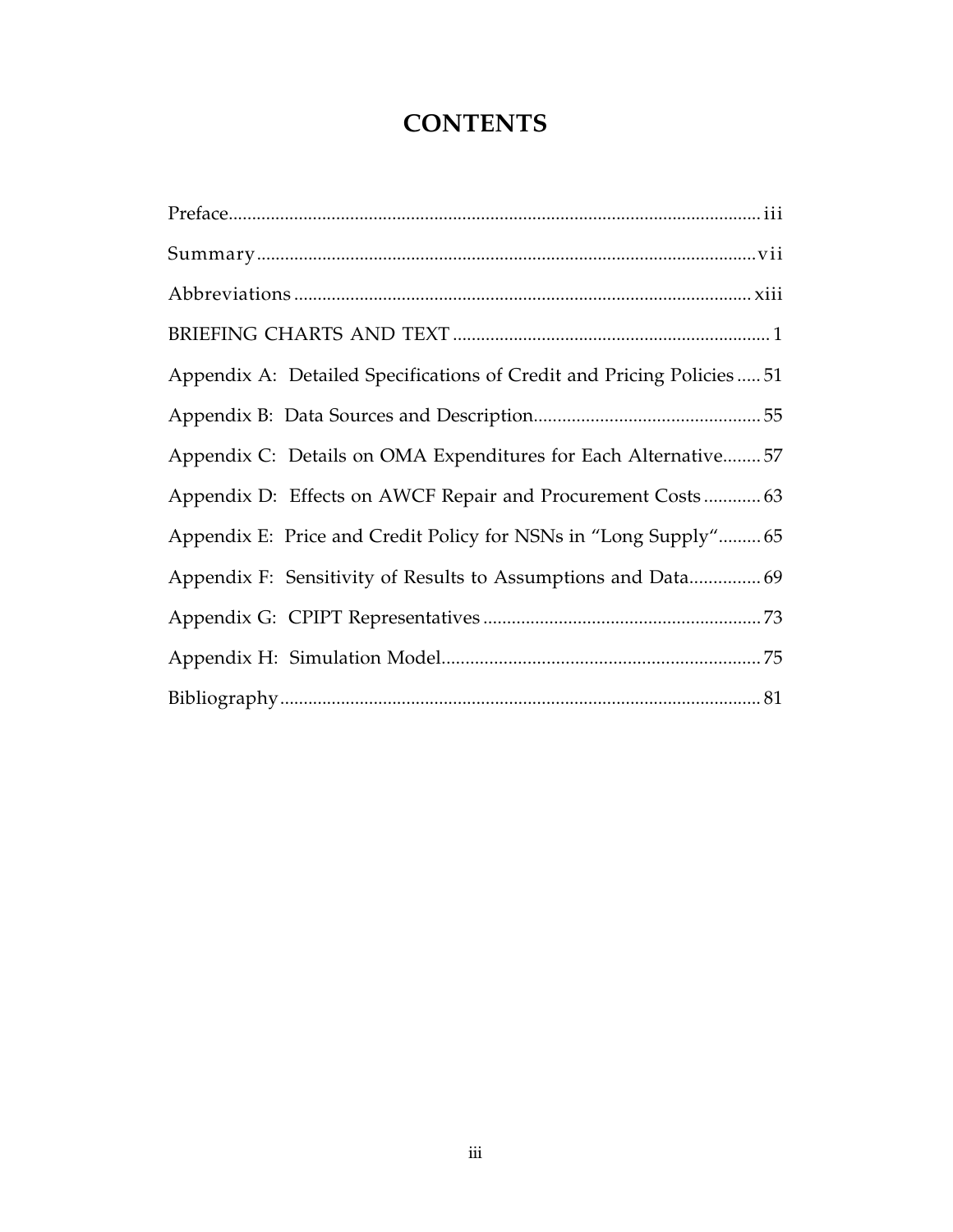#### **SUMMARY**

To streamline its financial management system for spare parts, the Army is planning to implement a major initiative called Single Stock Fund (SSF). As part of this implementation, important decisions must be made on the adoption of new price and credit policies for spare parts. The purpose of stock funding is to set up a buyer-supplier relationship between operating units and the Army's wholesale supply system. Logistics customers in operating units receive an Operations and Maintenance Army (OMA) budget to buy spare parts from the wholesale supply system, and they receive credits when they return parts to the wholesale supply system for repair and/or restocking. The Army's wholesale supply system is financed by the Army Working Capital Fund (AWCF). $^1$  It must cover the cost of maintaining wholesale inventories with the income it receives from sales of parts to logistics customers and maintain a positive cash balance. Thus, price and credit policies affect the supply and repair decisions of logistics customers, as well as the financial health of the wholesale supply system.

In the spring of 1998, the Army established a Credit/Pricing Integrated Product Team (CPIPT) to recommend several alternative pricing and credit policies and a set of criteria by which to assess how these alternatives would affect key Army processes. RAND Arroyo Center was asked to conduct the assessment of these alternatives. This documented briefing presents the results of RAND's analysis of the CPIPT price and credit policy alternatives. We focus on two quantitative criteria. First, the new price and credit policy should enable logistics customers to maintain their current operating tempo (OPTEMPO) without significantly increasing their OMA budget for spare parts. Second, the new policy should not significantly increase the AWCF's costs to replenish wholesale inventories through repair and procurement. An increase in inventory replenishment costs without an equivalent increase in sales revenue would jeopardize the AWCF's ability to break even and maintain its cash balance.

 $^{1}$ Currently, AWCF supply management operations are split between the Retail Stock Fund (RSF) and the Wholesale Stock Fund (WSF). The first phase of Single Stock Fund will merge the two stock funds, including installation-level inventories and repair programs currently controlled by the RSF, and incorporate OMA-funded inventories held for redistribution at the installation level.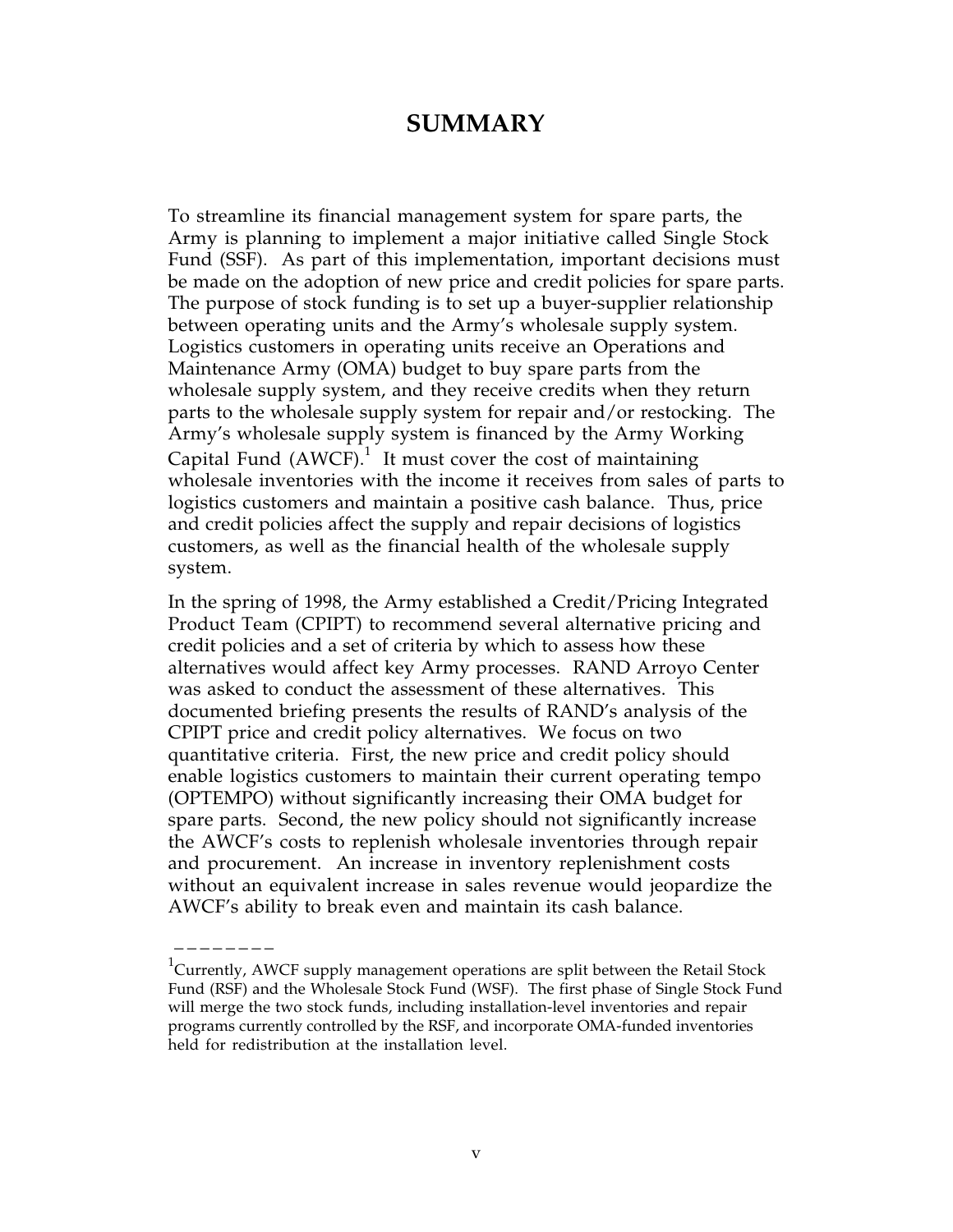#### **CURRENT PRICE AND CREDIT POLICY**

Under the Army's current price and credit policy, the price of an Armymanaged item is set at the Latest Acquisition Cost (LAC) plus a surcharge to cover supply management operating and overhead costs. The credit an OMA-funded logistics customer receives from the RSF for the return of an item depends on the condition of the item (serviceable or unserviceable),<sup>2</sup> average repair and replacement costs by MATCAT (Materiel Category), and whether the item is needed elsewhere on the installation. $3$ 

For example, when a serviceable Field-Level Reparable (FLR) $^4$  is needed elsewhere on the installation, the credit is 100 percent of the original purchase price. If the same FLR is unserviceable and there is a local need for it, the credit is 80 percent. However, if the FLR is not needed in local inventory, the credit is only 5 to 15 percent, regardless of its condition. Thus, a broken item may receive 65 to 75 percent more credit than a usable item, depending on local need at the time the item is returned. For serviceable consumables, OMA customers get 100 percent credit if the item is needed locally, but only 5 to 15 percent credit if it is not.

In general, Depot-Level Reparables (DLRs) garner more credit: 100 percent credit for serviceable DLR returns when the item is needed locally, and 45 to 55 percent credit for both serviceable and unserviceable DLRs when the item is not needed. However, DLRs are usually the most expensive category of stock, and such a large difference in credit (45 to 55 percent of the original purchase price of the

 $2A$  "serviceable" item is in working condition and can be issued to another customer. An "unserviceable" item must be repaired before it can be returned to inventory.

 $3$ Technically, the credit is determined by the net asset position (NAP) of the item, as recorded in SARSS (Standard Army Retail Supply System) by RIC-GEO (Routing Identifier Code–Geographical Area), but most installations have only one RIC-GEO. If the NAP (the number of items of that type in inventory) is below the retention limit, the customer receives a much higher credit than if the NAP is above the retention limit.

 $^4$ Items are categorized as Depot-Level Reparables (DLRs), Field-Level Reparables (FLRs), or consumables. DLRs are defined as items that can only be fully repaired at the wholesale, or depot, level. FLRs are repaired at installations in General Support (GS) or Direct Support (DS) maintenance facilities. Consumables are items that are consumed in use, and cannot be repaired. In practice, however, there are some gray areas between these categories. There are some maintenance tasks on DLRs that can be performed at the GS or DS level, and some items categorized as consumables that are being repaired at installations.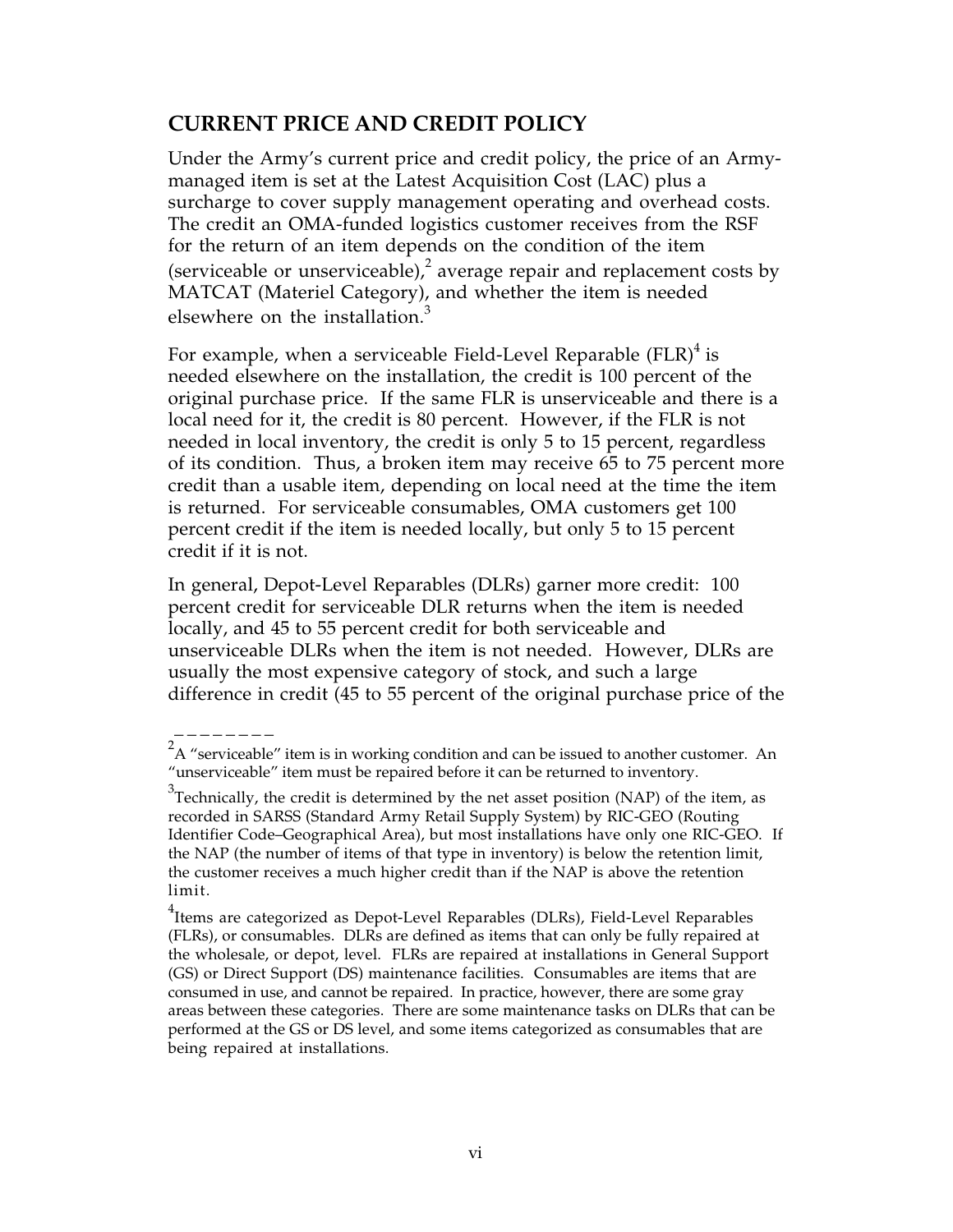DLR) can have a big impact on the customer's budget (frequently, thousands of dollars).

Current price and credit policies are motivating logistics customers to engage in behavior that saves OMA funds but may not reduce total costs to the Army. For example, the averaging of credit rates by MATCAT (e.g., all tank and automotive equipment) causes installations to select items with below-average repair costs for local repair programs, although local repair costs may not be lower than wholesale repair costs. As a result of these changes in customer behavior, the Army decided to explore the feasibility of implementing improved price and credit policies as part of its Single Stock Fund initiative.

#### **ALTERNATIVE PRICE AND CREDIT POLICIES**

RAND Arroyo Center was asked to evaluate five alternative price and credit policies developed by the CPIPT to address some of the problems with current policy. These alternatives can be summarized as follows:

- **1. Dual price.** An exchange pricing system under which the customer would pay the difference between the price and the credit for a purchase accompanied by a return, based on item-by-item repair costs, or full price for a purchase without a return. No credit would be given for unmatched returns (returns without a purchase).
- **2. Reduced credit.** Prices and credits would be reduced in parallel, maintaining a net price (price minus credit) equal to repair cost plus surcharge, to reduce the amount of credit issued to customers.
- **3. Market price.** A single price would be set for purchases, whether or not they are accompanied by a return, based on market prices for comparable private-sector services. No credit would be given for returns.
- **4. Interim policy.** Similar to the current policy, except that credits would be based on item-by-item repair costs and on national need rather than local need.
- **5. Dual price+.** Exchange pricing would be implemented as in Dual price, but customers would receive credit for unmatched returns based on condition and item-by-item actual repair costs.

The CPIPT also proposed a set of criteria to evaluate the proposed alternatives. These included financial criteria, such as the impact of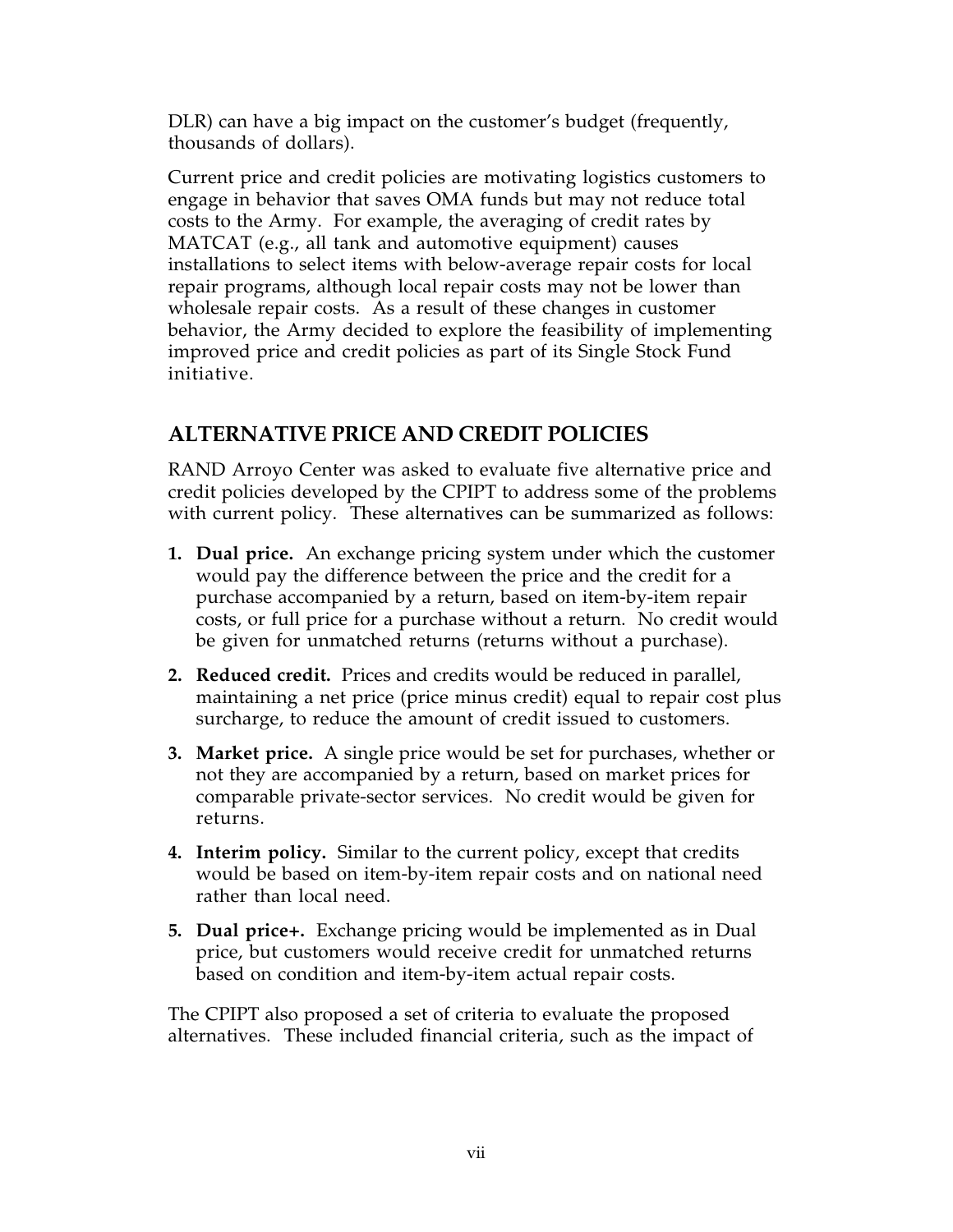price and credit policies on OMA budgets and AWCF cash balance, and behavioral criteria, such as customer incentives to make appropriate use of installation versus depot repair, local purchase, and redistribution of spare parts outside the AWCF.

This documented briefing focuses on the financial criteria that could be evaluated with available Army data on purchases, returns, and inventories. We estimate the OMA funds that would be needed under each alternative in each of two cases: (1) holding purchases and returns constant and (2) assuming a modest behavioral change by customers. We also estimate changes in AWCF inventory replenishment costs, assuming some behavioral change by customers. (If there is no change in the number of items purchased or returned, AWCF inventory replenishment costs would not change.)

We are not able to estimate the effects of the alternative price and credit policies on the individual behavioral criteria, because Army data do not allow us to estimate potential behavioral changes on an item-byitem basis, nor are detailed data available on the costs of non-AWCF transactions, such as local purchase and redistribution. However, the use of behavioral criteria to develop an optimal price and credit policy is discussed in a forthcoming RAND report entitled *Right Price, Fair Credit: Criteria to Improve Financial Incentives for Army Logistics Decisions,* MR-1150-A, forthcoming*.*

#### **RESEARCH RESULTS**

Among the CPIPT alternatives, we found that Dual price+ is preferred based on its estimated effects on OMA budgets and AWCF inventory replenishment costs. Its relatively generous credit policy, based on the condition of the item and actual repair and restocking costs at the installation and wholesale levels, reduces the amount of OMA funds needed to make the same purchases and returns observed in the data. When potential behavioral changes by customers are taken into account, OMA budgets are further reduced, even though total purchases increase, because returns are also increasing. The availability of returns is also crucial in keeping AWCF inventory replenishment costs close to their current level, despite increased demands. When serviceable returns are available to redistribute, and unserviceable returns are available to repair, the Army can avoid costly procurements.

The Interim policy is also a viable alternative, in the sense that it requires a lower OMA budget than the current price and credit policy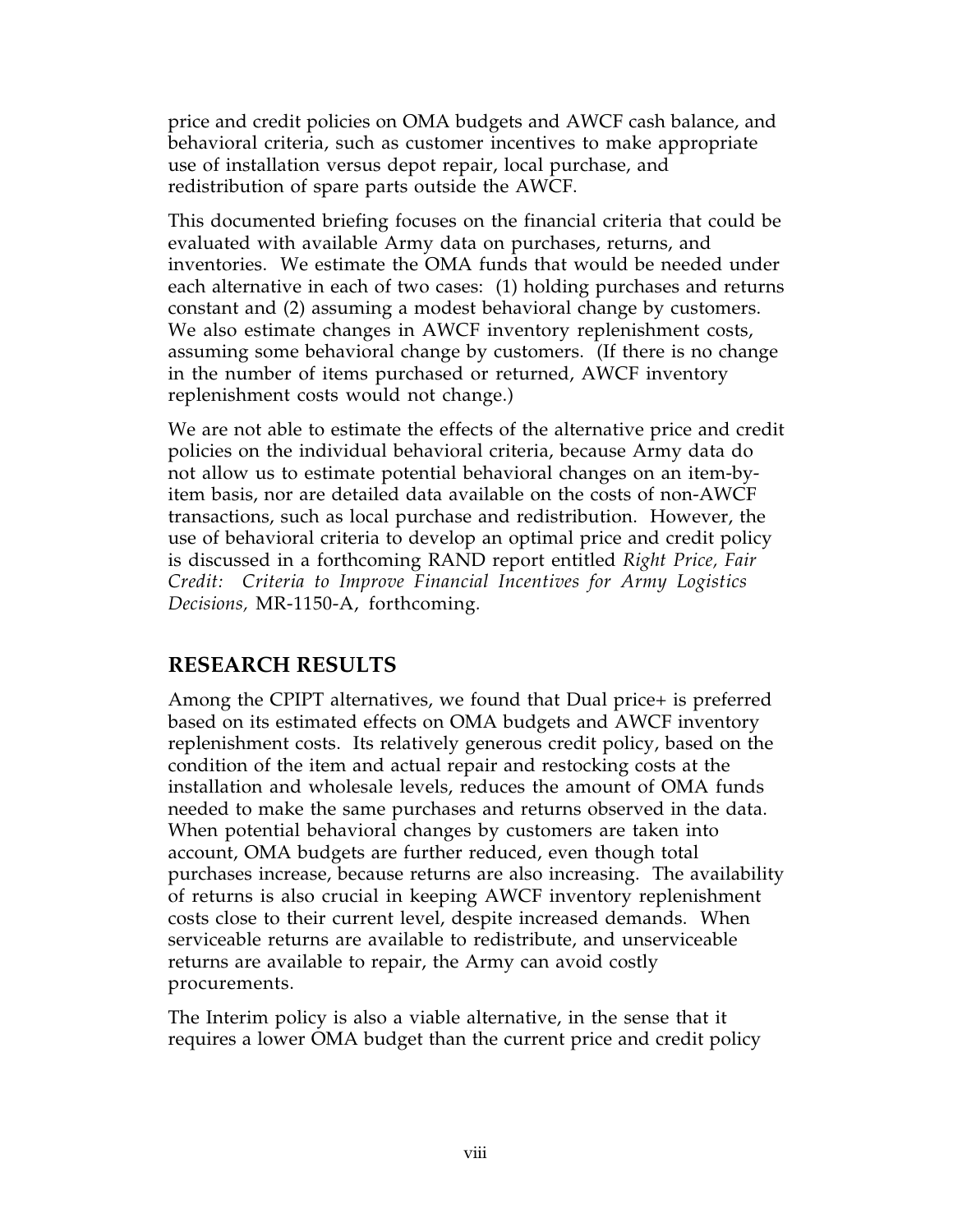and it results in only slightly higher AWCF inventory replenishment costs. However, it does not perform as well as Dual price+ because of three important distinctions. First, it bases credits for unserviceable FLRs on wholesale repair costs, which are generally higher than installation repair costs, resulting in higher OMA budgets than Dual price+. Second, it gives no credit for consumables, resulting in higher OMA budgets and higher procurement costs. Third, it gives no credit for items in long supply at the national level, resulting in higher OMA budgets and creating financial incentives for customers to repair and redistribute these items outside the AWCF.

The Dual price and Market price alternatives result in both higher OMA budgets and higher AWCF replenishment costs because of the lack of credits for unmatched returns. Customers require more OMA funding to make up for the lack of credit, and procurement costs increase because returns are not available for repair and redistribution. The Reduced credit alternative does not require higher OMA budgets, because prices and credits are reduced in parallel, but the reduction in credit for unmatched returns is likely to lead to higher procurement costs, because fewer returns will be available for repair and redistribution.

The Army has chosen to implement a modified version of the Interim policy as its initial credit policy for SSF because of concerns about the potential financial impacts of exchange pricing on the AWCF and the cost of developing a system to match purchases with returns.<sup>5</sup> However, a variant of Dual price+ with separate price and credit transactions instead of exchange pricing could be implemented (with current systems) to avoid these problems. The Army could thus get most of the benefits of Dual price+ with implementation costs similar to those for the Interim policy.<sup>6</sup>

 $^5$ Within the Army there is much disagreement about the field's response to exchange pricing. Many believe that fewer carcasses will be returned if exchange pricing is implemented and that the Army will not be able to recover the price difference between the exchange price and the full price. Others point to the division comptroller's office, where unmatched "recoverables" are carefully monitored. In today's Army, if a carcass is not returned, the installation OMA account is negatively affected. Under exchange pricing, if a carcass were not returned and the price difference not recovered from the OMA account, the AWCF would be negatively affected.

 $^6$ Some members of the Army financial community have expressed concern that the higher credits offered under Dual price+ would deplete AWCF cash balances rather than bringing more transactions back into the AWCF. These concerns could be addressed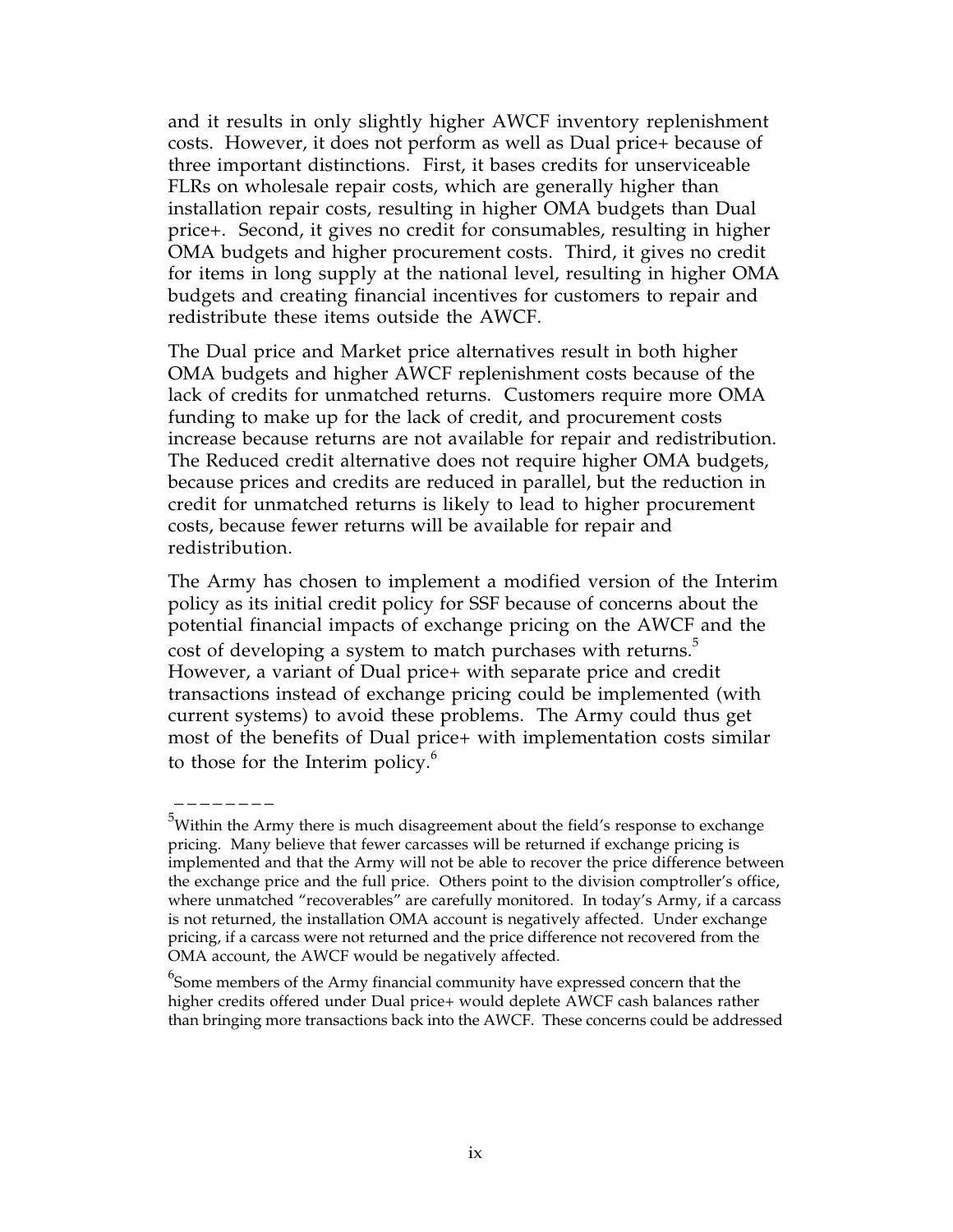The Army could then make a separate decision about whether to implement Dual price+ with exchange pricing as a future SSF price and credit policy. Exchange pricing has the additional advantages of reducing the number of financial transactions and simplifying unitlevel financial management. However, its effects on AWCF cash balances and its implementation costs would have to be analyzed.

Finally, some additional refinements to either Interim policy or Dual price+ could increase the benefits to the Army of implementing a new price/credit policy.

Under SSF once wholesale and retail stocks are combined, new policies for identifying and managing items in long supply will be required. These policies should be tailored to the individual item. For example, if the Army has many unserviceable items and few serviceable items of a particular type in its wholesale inventories, the price and credit should be set to encourage customers to return serviceable items in local inventories that can be used as a source for filling demands before unserviceable carcasses are repaired.

Items that are currently being repaired in the field at the GS level should be reviewed to determine if that is the appropriate level for repair. In addition, items being repaired at the Army's depots or by contractors should be studied to determine whether they can be repaired more economically elsewhere.

As will be discussed in the forthcoming *Right Price, Fair Credit: Criteria to Improve Financial Incentives for Army Logistics Decisions,* the Army should review each component of the surcharge and consider direct funding those components not directly related to Army supply management activities. The inclusion of costs that do not vary with supply and repair transactions distorts customers' supply and repair decisions by making the wholesale logistics system seem more expensive than it actually is. In addition, costs that vary on an item-byitem basis, such as transportation and restocking costs, condemnation rates, or losses and obsolescence, should be allocated to individual prices or credit rates on an item-by-item basis, rather than as a percentage of the purchase price.

by pilot projects that adjusted credits for groups of items to assess the impacts on demands and returns.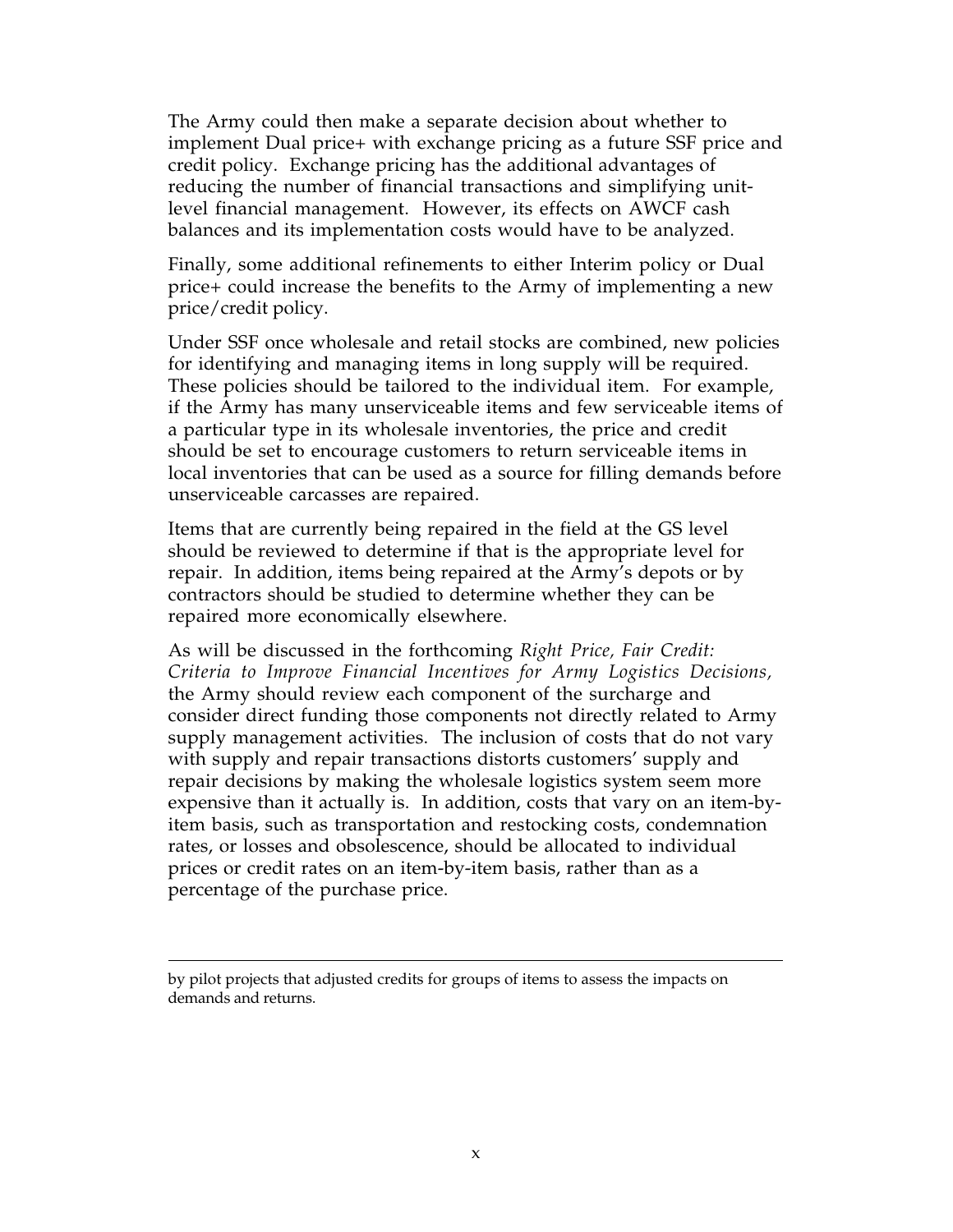# **ABBREVIATIONS**

| ABF           | Asset Balance File                           |
|---------------|----------------------------------------------|
| ADP           | <b>Automated Data Processing</b>             |
| <b>AMC</b>    | U.S. Army Materiel Command                   |
| <b>AMCOM</b>  | U.S. Army Aviation and Missile Command       |
| AMDF          | Army Master Data File                        |
| ASL           | Authorized Stockage List                     |
| AWCF          | Army Working Capital Fund                    |
| <b>BASOPS</b> | <b>Base Operations</b>                       |
| <b>CPIPT</b>  | Credit/Pricing Integrated Product Team       |
| <b>CTASC</b>  | Corps/Theater ADP Service Center             |
| <b>DLA</b>    | Defense Logistics Agency                     |
| <b>DLR</b>    | Depot-Level Reparable                        |
| DS            | Direct Support                               |
| <b>DWCF</b>   | Defense Working Capital Fund                 |
| <b>EMIS</b>   | Executive Management Information System      |
| <b>FEDLOG</b> | <b>Federal Logistics Data</b>                |
| <b>FLR</b>    | Field-Level Reparable                        |
| <b>FMMC</b>   | FORSCOM Materiel Management Center           |
| FORSCOM       | U.S. Army Forces Command                     |
| FY            | <b>Fiscal Year</b>                           |
| <b>GS</b>     | General Support                              |
| <b>GSA</b>    | General Services Administration              |
| <b>ILAP</b>   | <b>Integrated Logistics Analysis Program</b> |
| <b>ISM</b>    | Integrated Sustainment Maintenance           |
| <b>LAC</b>    | <b>Latest Acquisition Cost</b>               |
| <b>MATCAT</b> | <b>Materiel Category</b>                     |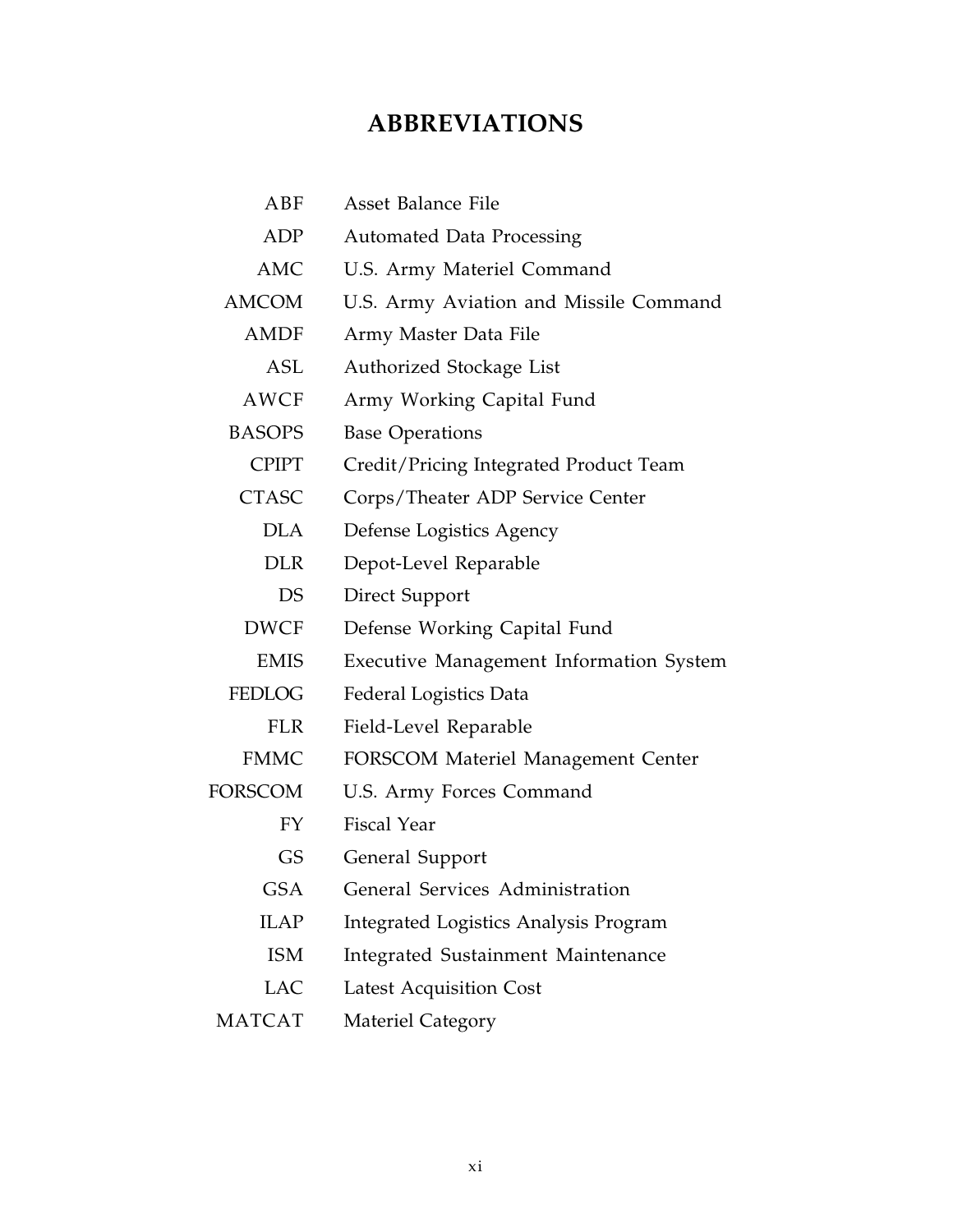| <b>MRC</b>       | Materiel Recovery Code                                               |
|------------------|----------------------------------------------------------------------|
| <b>NAP</b>       | Net Asset Position                                                   |
| <b>NSN</b>       | National Stock Number                                                |
| <b>NSNMDR</b>    | National Stock Number Master Data Record                             |
| <b>OMA</b>       | Operations and Maintenance, Army                                     |
| <b>OPTEMPO</b>   | Operating Tempo                                                      |
| RIC-GEO          | Routing Identifier Code-Geographical Area                            |
| RO.              | Requirements Objective                                               |
| <b>RPI</b>       | Reduced Price Initiative                                             |
| <b>RSF</b>       | Retail Stock Fund                                                    |
| RX               | Reparable Exchange                                                   |
| <b>SARSS</b>     | Standard Army Retail Supply System                                   |
| <b>SC</b>        | Surcharge                                                            |
| <b>SMA</b>       | Supply Management Army                                               |
| <b>SSF</b>       | Single Stock Fund                                                    |
| <b>STARFIARS</b> | Standard Army Financial Inventory Accounting<br>and Reporting System |
| <b>TRADOC</b>    | U.S. Army Training and Doctrine Command                              |
| <b>WSF</b>       | Wholesale Stock Fund                                                 |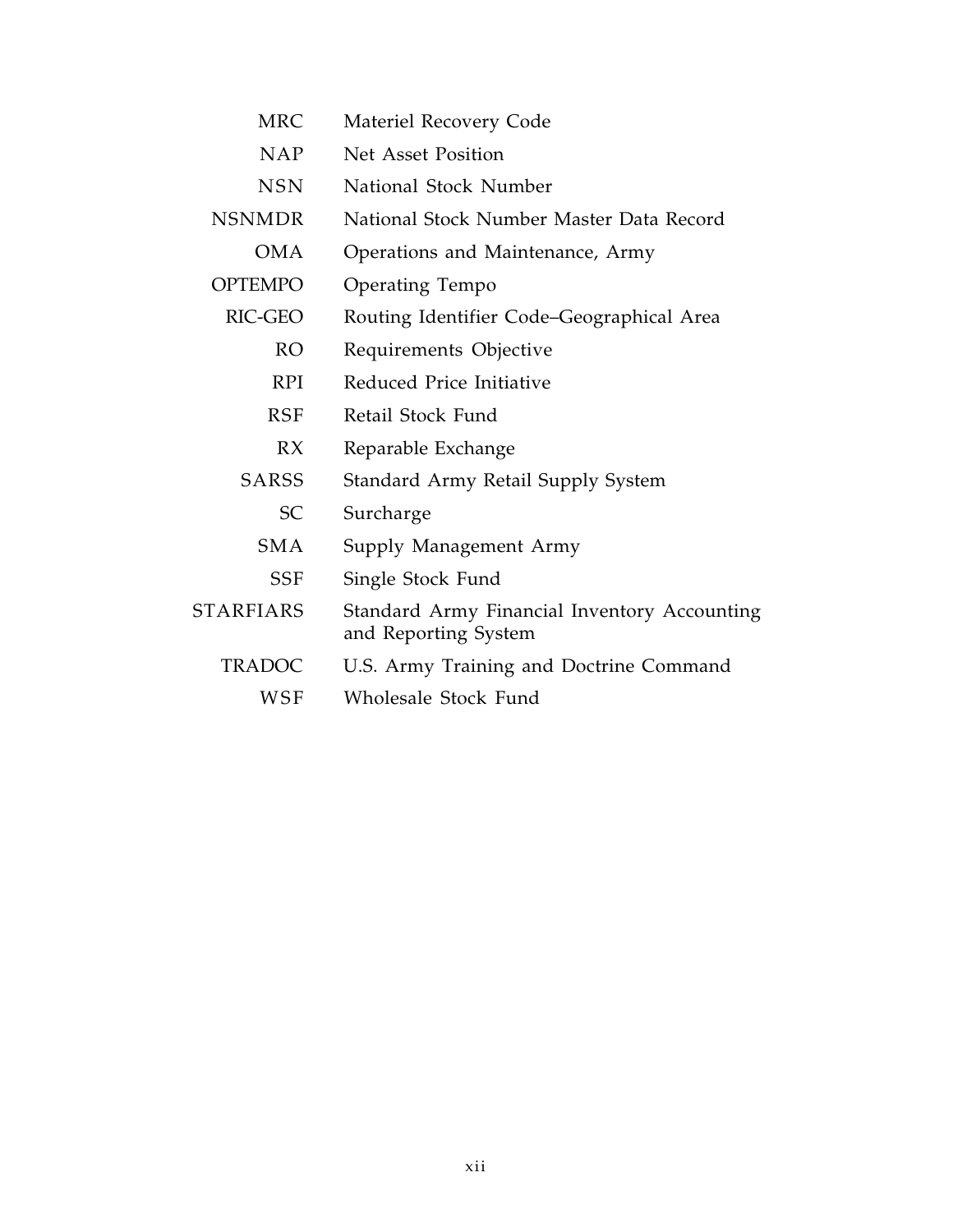### **Evaluating Five Proposed Alternative Price and Credit Policies for the Army's Credit and Pricing IPT**

To streamline its financial management system for spare parts, the Army is planning to implement a major initiative called Single Stock Fund (SSF). As part of this implementation, important decisions must be made on the adoption of new price and credit policies for spare parts. Because price and credit policies influence the behavior of logistics customers in the Army's operating units, they can affect the success of logistics initiatives such as the realignment of local inventories (known as authorized stockage levels, or ASLs), changes in repair programs such as Integrated Sustainment Maintenance (ISM), $^7$  and the reduction of excess inventories at the wholesale level.

In the spring of 1998, the Army established a Credit/Pricing Integrated Product Team (CPIPT) $^8$  to recommend several alternative price and credit policies as well as a set of criteria by which to assess their effects

 $^{7}$ Under ISM, installation repair facilities bid to become Centers of Excellence for the repair of specific items. The winning installation performs all repairs on that item for other installations in the same region. ISM is intended to reduce the costs and improve the quality of repairs.

 ${}^{8}$ The representatives to the CPIPT are listed in Appendix G.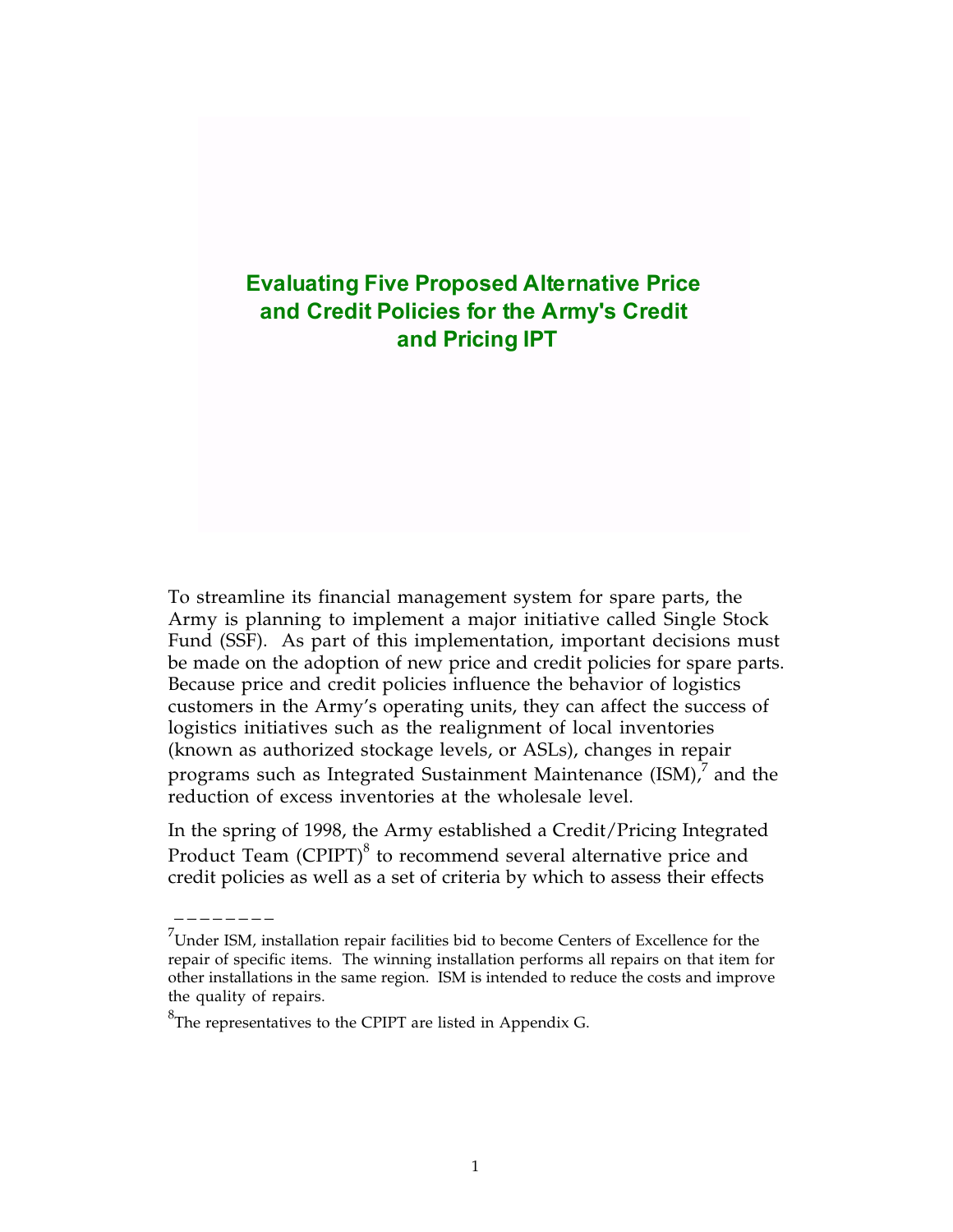on key Army processes. RAND Arroyo Center was asked to conduct the assessment of the alternatives.

This briefing presents RAND Arroyo Center's evaluation of the proposed pricing and credit policy alternatives. We used the CPIPT criteria to assess how well each alternative supports logistics initiatives, improves business processes, and makes more efficient use of logistics resources.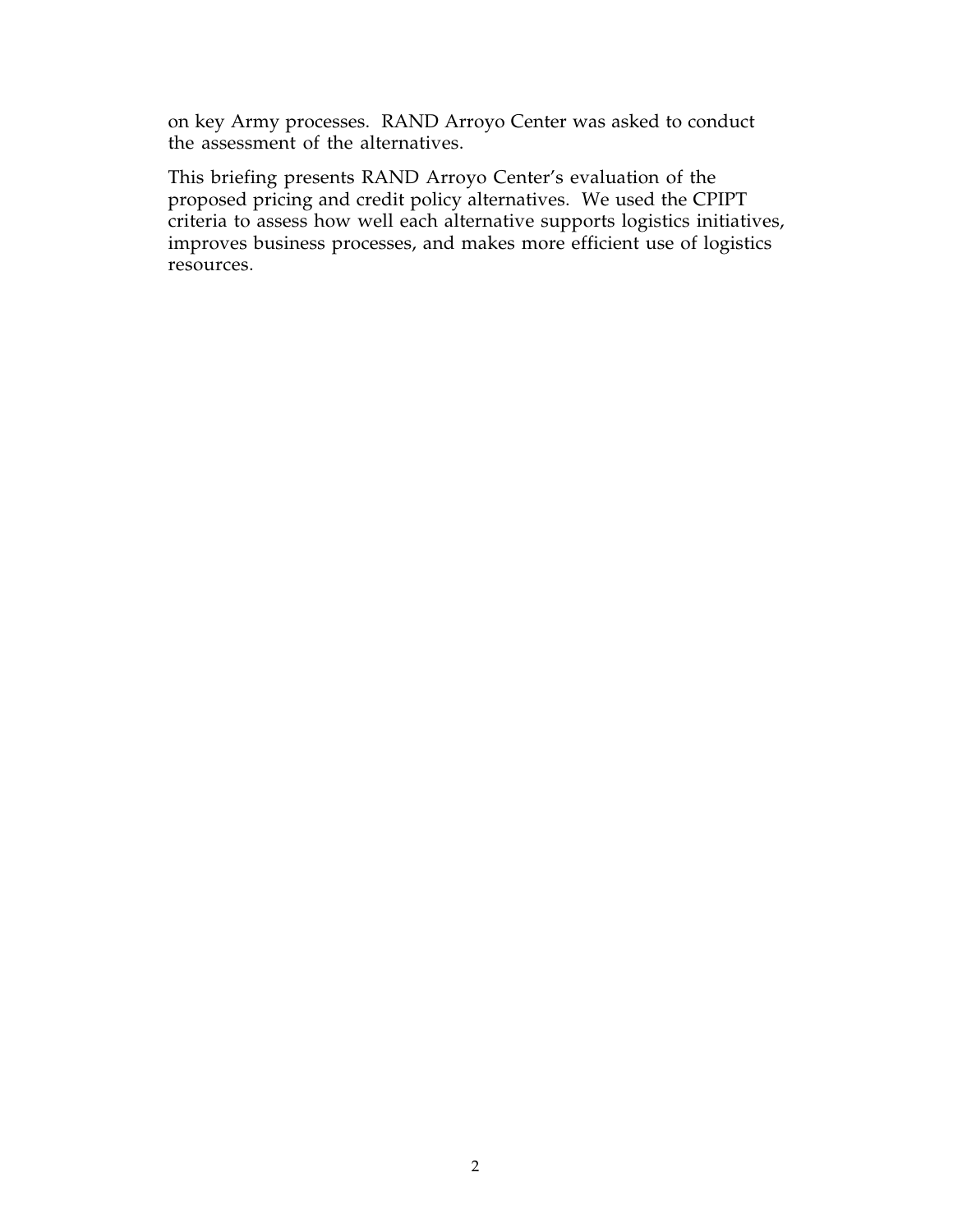## **In 1992, the Army Changed Its Logistics Financial Management System**

|               | <b>Before</b><br>1992 | û Installations did not have to pay for major reparable<br>parts                                                                               |
|---------------|-----------------------|------------------------------------------------------------------------------------------------------------------------------------------------|
|               |                       | û Supply managers received budgets for procurement<br>and repair                                                                               |
| After<br>1992 |                       | û Installations now receive budgets to buy parts<br>û Supply managers must use income from installations to<br>pay for procurement and repair  |
| 1995          |                       | û The Army adopted Velocity Management<br>û Some performance deficits of key logistics processes<br>were traced to financial management        |
| 1996          |                       | û Financial Management Process Improvement Team<br>(PIT) was chartered to examine how financial policies<br>influence logistics behavior       |
| 1997          |                       | û The Defense Business Operations Fund was replaced<br>by four ôworking capital funds, one of which is the<br>Army Working Capital Fund (AWCF) |

In FY92 both the Army and the Air Force made fundamental changes in the way major reparable parts were provided to operating forces.<sup>9</sup> The purpose of the change was

to create a customer-provider relationship between military operating units and support organizations. This relationship is designed to make managers of support organizations funded through DWCF [Defense Working Capital Fund] and decision-makers at all levels more concerned with the costs of goods and services. Requiring the operating forces to pay for support they receive provides increased assurance that services supplied and paid for are actually needed.<sup>10</sup>

In FY97, DoD decided to give the services and DoD-wide agencies responsibility for their own cash management in separate working capital funds, one of which is the Army Working Capital Fund (AWCF). All these changes in logistics and financial management

 $^{9}$ The Navy had adopted a similar funding mechanism in the early 1980s.

<sup>10</sup>*DoD Financial Management Regulation,* Vol. 2B, Chapter 9, "Defense Working Capital Funds Activity Group Analysis," July 1998, p. 9-1.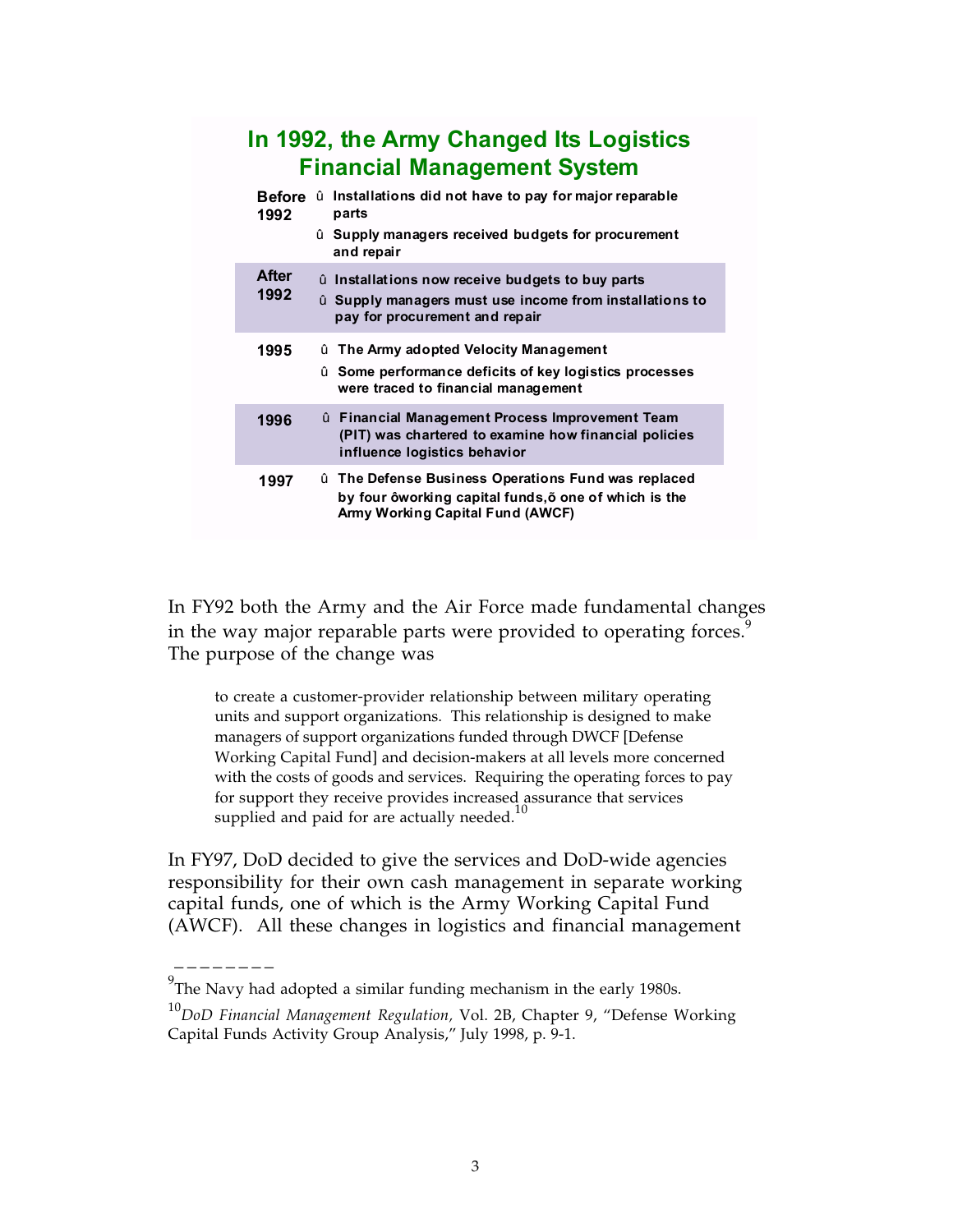have significantly affected the way operating units conduct their daily business.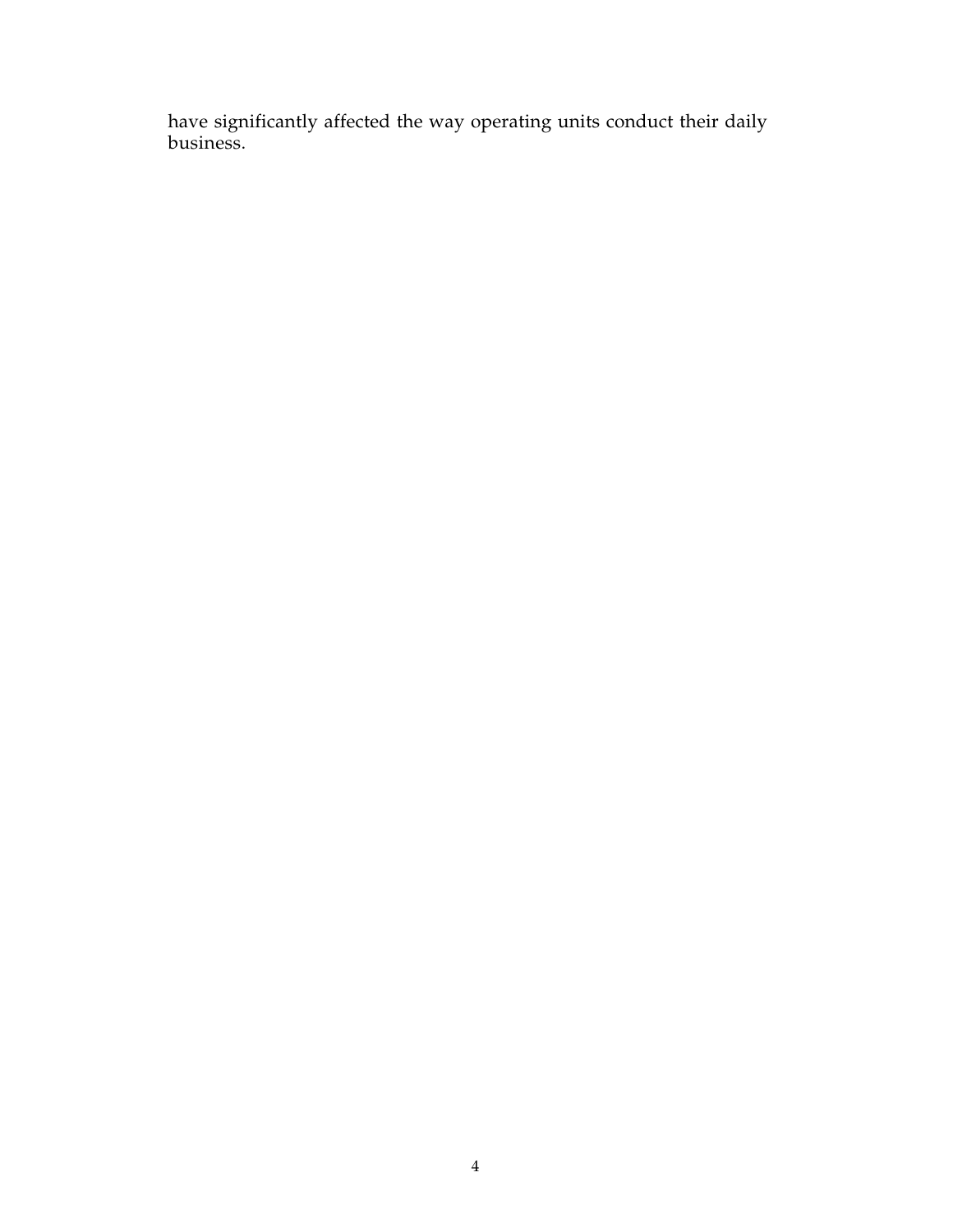

Under the Army's implementation of working capital funds, logistics customers in operating units receive a budget for spare parts as part of their Operations and Maintenance, Army (OMA) budget. They use these funds to purchase parts from wholesale suppliers, such as U.S. Army Materiel Command (AMC), the Defense Logistics Agency (DLA), and the General Services Administration (GSA). They receive credits when they return parts in need of repair (unserviceable returns), or parts in working condition that are not needed in local inventories (serviceable returns).

Currently, all parts transactions between OMA-funded logistics customers and wholesale suppliers pass through the Retail Stock Fund  $(RSF).$ <sup>11</sup> Purchases pass through the RSF at the same price charged by the wholesale source of supply. However, the RSF issues credits immediately to OMA customers while it awaits credit from wholesale suppliers, and it offers different credit rates than it receives from

<sup>&</sup>lt;sup>11</sup>Each of the Army's Major Commands (MACOMs)-such as U.S. Army Forces Command (FORSCOM), U.S. Army Training and Doctrine Command (TRADOC), and U.S. Army Europe (USAREUR)—controls a branch of the RSF. Each installation has a RSF office that maintains an accounting record of all its RSF transactions.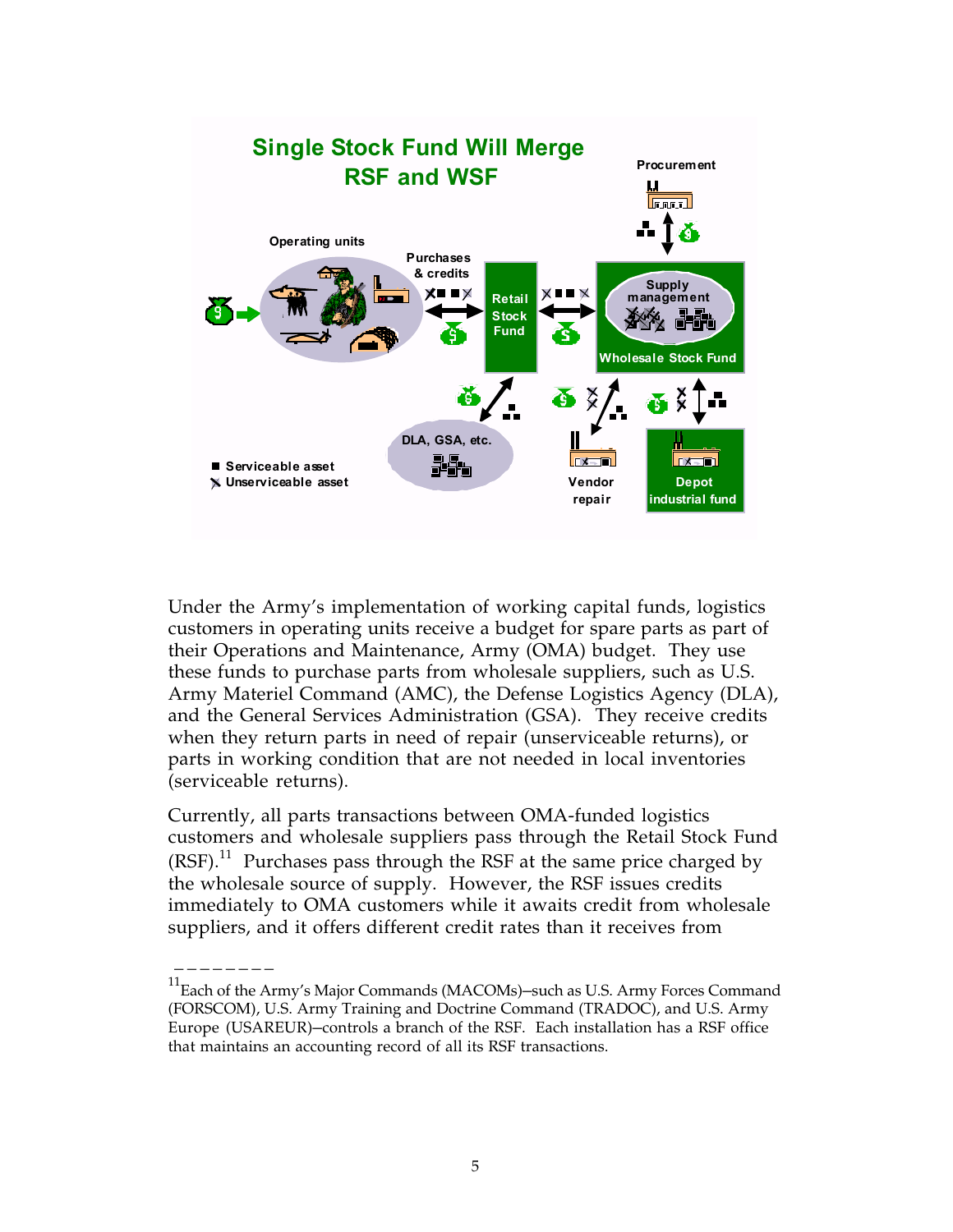wholesale suppliers. The RSF holds some inventories of supplies to support repair programs and nondivisional logistics customers, $12$  and it partially finances installation-level Reparable Exchange (RX) and ISM repair programs.

The Wholesale Stock Fund (WSF) finances AMC's wholesale inventories of depot-level reparables (DLRs), field-level reparables (FLRs), and Army-unique consumables.<sup>13</sup> It uses revenues from sales of spare parts to maintain demand-supported wholesale inventories of parts, by procuring replacements or buying repairs from commercial vendors or from the Army's maintenance depots. Its sales revenues must also cover AMC's operating and overhead costs associated with supply management.

Depot maintenance is financed by the depot maintenance industrial fund. The prices paid by the WSF for depot repairs cover the depot's labor, parts, and overhead costs. The Army's stock funds and industrial funds are collectively known as the Army Working Capital Fund (AWCF). The RSF and the WSF make up the Supply Management Army (SMA) business area of the AWCF. Each business area must be budgeted to break even over the budget period, and the AWCF as a whole must maintain a cash balance to cover 7–10 days of operating expenses (\$1.5 to \$2.1 billion) and 4–6 months of capital disbursements  $($ \$0.5 to \$0.9 billion).<sup>14</sup>

In its first phase, Single Stock Fund (SSF) will combine the operations of the RSF and the WSF, and eliminate the purchase and credit transactions between the two entities. It will also take over OMAfunded inventories of items that are currently held at the installation level for redistribution. AMC will become the owner of the inventories currently financed by the RSF and the inventories held in OMA retention warehouses, and it will reimburse installations for RX and ISM repairs.

 $12$ Operating units that form part of the Army's divisions typically have OMA-funded inventories to support their operations. Nondivisional units, such as engineers and military police, are currently supported directly by the installations' RSF.

 $^{13}$ DLRs are defined as items that can only be fully repaired at the wholesale, or depot, level. FLRs are repaired at installations in General Support (GS) or Direct Support (DS) maintenance facilities. Consumables are items that are consumed in use and cannot be repaired. In practice, however, there are some gray areas between these categories. There are some maintenance tasks on DLRs that can be performed at the GS or DS level, and some items that are categorized as consumables are being repaired at installations.

<sup>14</sup>*DoD Financial Management Regulation,* Vol. 11B, p. 54-16.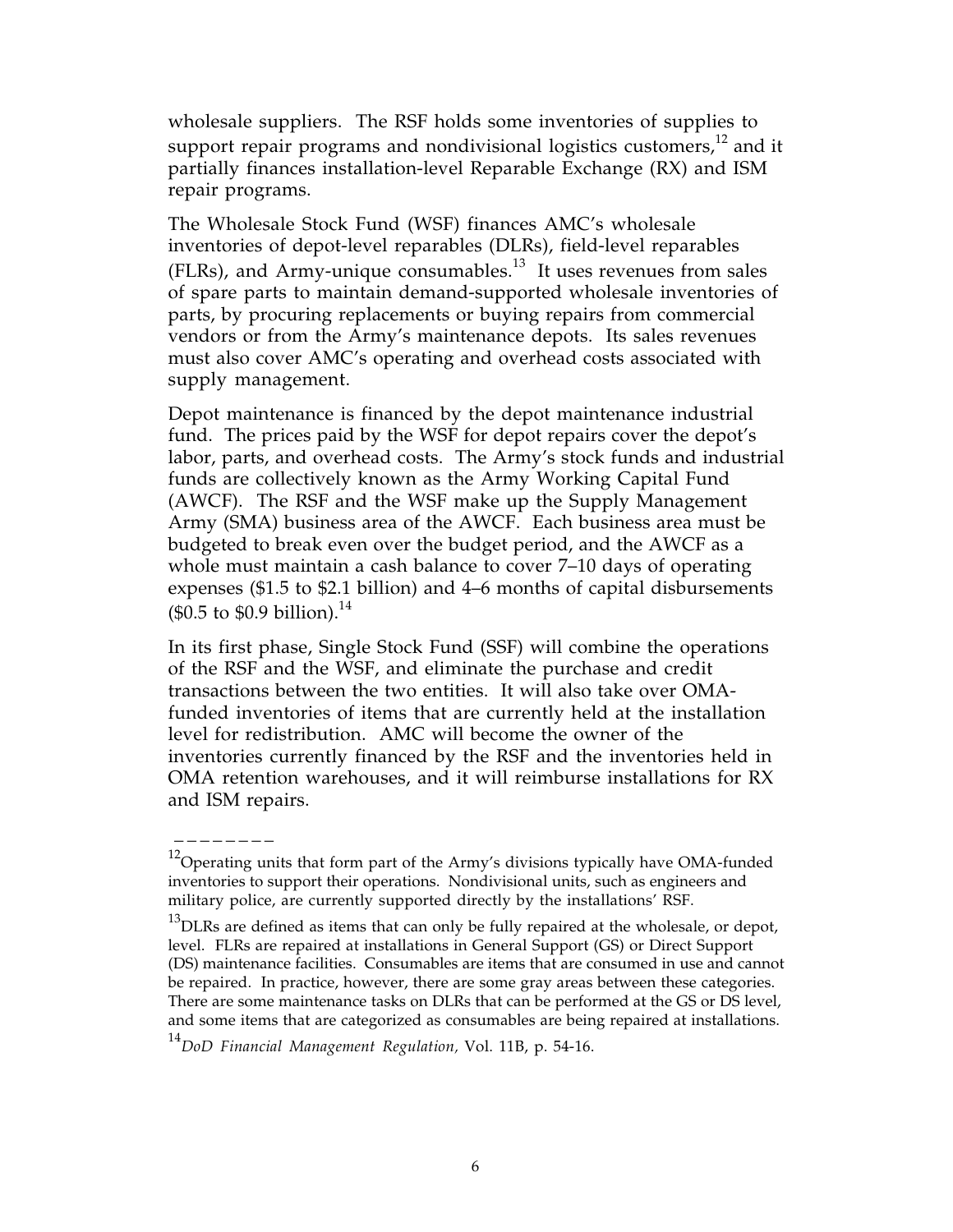The advent of SSF creates an opportunity for the Army to improve its price and credit policies at the interface between OMA-funded customers and AWCF-funded suppliers.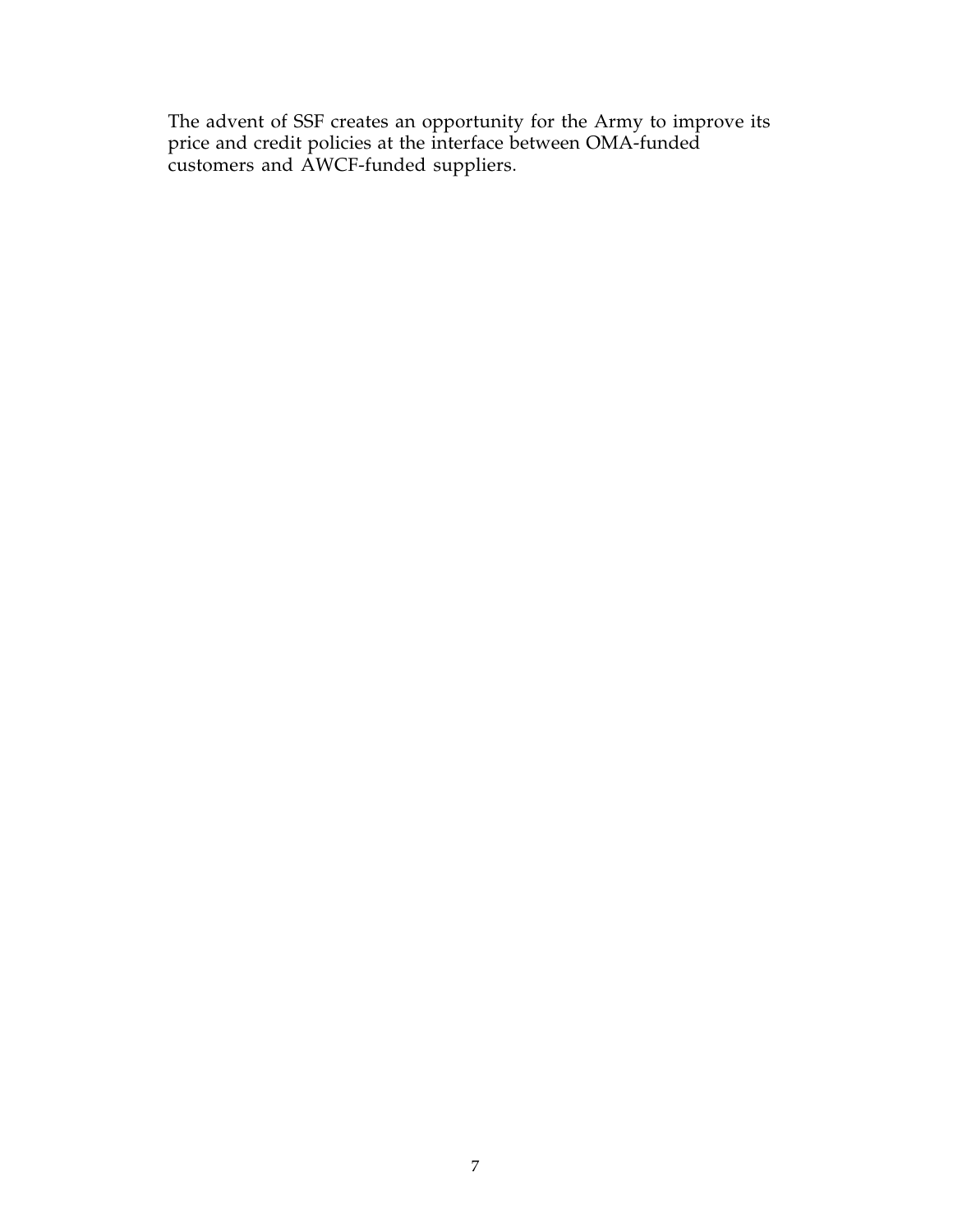## **Current Price and Credit Policy Needs Improvement**

#### ò **Current policy**

- û **Prices are based on latest acquisition cost (LAC) and surcharge**
- û **Credits to OMA customers are based on the condition of the item, average repair costs, and local need for the item**
- ò **Customer perspective**
	- û **Customers seek alternative sources of supply and repair**
	- û **Customers redistribute items outside the AWCF**
- ò **Supplier perspective**
	- û **Credits are seen as a source of revenue to OMA customers and a drain on the AWCF**
	- û **AWCF sales decline**

\_\_\_\_\_\_\_\_

û **Cash balances difficult to predict**

Under the Army's current price and credit policy, the price of an Armymanaged item is set at the Latest Acquisition Cost (LAC) plus a surcharge to cover supply management operating and overhead costs. The credit an OMA customer receives from the RSF for the return of an item depends on the condition of the item (serviceable or unserviceable), average repair costs by MATCAT (Materiel Category), and whether the item is needed elsewhere on the installation.<sup>15</sup>

Setting credits on the basis of average repair costs over a broad range of items instead of the specific repair costs for the item creates a financial incentive for OMA customers to select items with below-average repair costs for installation repair programs, and to return items with aboveaverage repair costs to the wholesale system.

 $^{15}$ Technically, the credit is determined by the Net Asset Position (NAP) of the item, as recorded in SARSS (Standard Army Retail Supply System) by RIC–GEO (Routing Identifier Code-Geographical Area), but most installations have only one RIC-GEO. If the NAP (the number of items of that type in inventory) is below the retention limit, the customer receives a much higher credit than if the NAP is above the retention limit.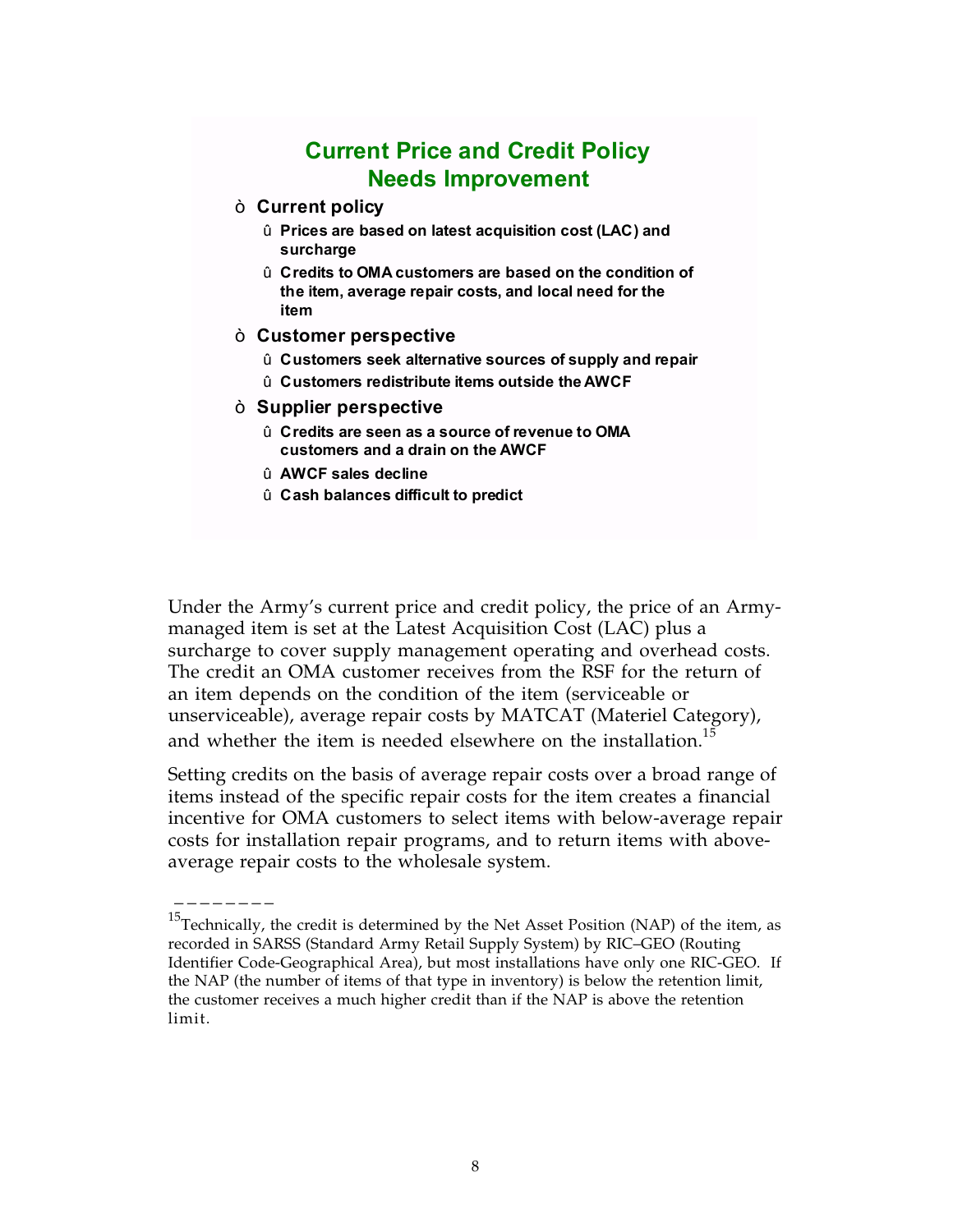Basing credits on local need creates uncertainty for OMA customers. When a serviceable FLR is needed elsewhere on the installation, the credit is 100 percent of the original purchase price. If the same FLR is unserviceable and there is a local need, the credit is 80 percent. However, if the FLR is not needed in local inventory, the credit is only 5 to 15 percent, regardless of its condition. Thus, a broken item may receive 65 to 75 percent more credit than a usable item, depending on local need at the time the item is returned. For serviceable consumables, OMA customers get 100 percent credit if the item is needed locally, but only 5 to 15 percent credit if it is not.

In general, DLRs garner more credit: 100 percent credit for serviceable DLR returns when the item is needed locally, and 45 to 55 percent credit for both serviceable and unserviceable DLRs when the item is not needed. However, DLRs are usually the most expensive category of stock, and such a large difference in credit (45 to 55 percent of the original purchase price of the DLR) can have a big impact on the customer's budget (frequently, thousands of dollars).

Current price and credit policy encourages OMA customers to seek alternative sources of supply and repair and to redistribute items among themselves rather than return them to the AWCF. For example, the ISM program has enabled installations to share their GS repair capabilities and capacities, and to repair more items that would previously have been returned to the wholesale supply system. When DLRs are repaired in the ISM or RX program, customers receive 80 percent credit (when the item is needed locally) rather than 45 to 55 percent credit when DLRs are repaired by the wholesale system.<sup>16</sup> In addition, most installations have set up OMA-funded redistribution centers, which enable them to hold serviceable items no longer needed by one OMA customer for resale to other OMA customers (at 100 percent of the purchase price) rather than returning them to the AWCF for lower credit.<sup>17</sup> Although these activities save OMA funds at the local level, it is not clear that they are cost-effective from an Army-wide

 $16$ Many items categorized as DLRs have GS-level repair tasks that can be performed in installation repair facilities if the capability and capacity are available. The alternative is to send the item back to the wholesale supply system for a depot-level overhaul and to buy a replacement.

 $17$ The OMA savings generated by reselling items through OMA retention facilities typically remain within the division and can be redistributed among units. However, SARSS has been modified to allow redistribution between installations and billing of the receiving customer.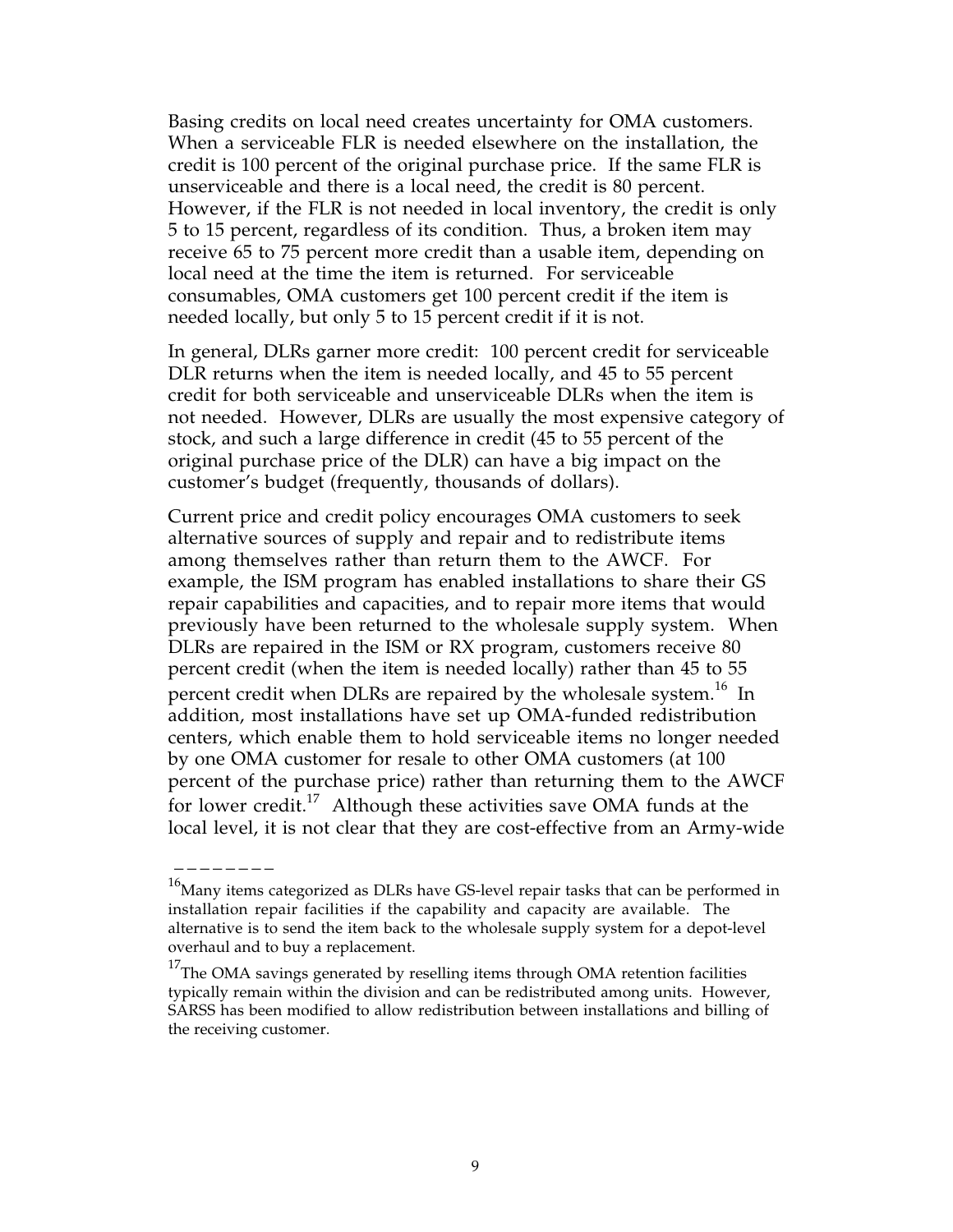perspective, because installations may be duplicating supply and repair capacity that already exists in the wholesale system.

The expanded repair and redistribution activities by OMA customers cause sales to the AWCF to decline. Since the surcharge is collected as a percentage of sales, it becomes more difficult for the AWCF to recover its operating costs and maintain its cash balance. OMA customers often engage in entrepreneurial behavior to reduce purchases or increase credits, because they can use the additional funds to supplement their OMA budget in chronically underfunded areas, such as Base Operations (BASOPS).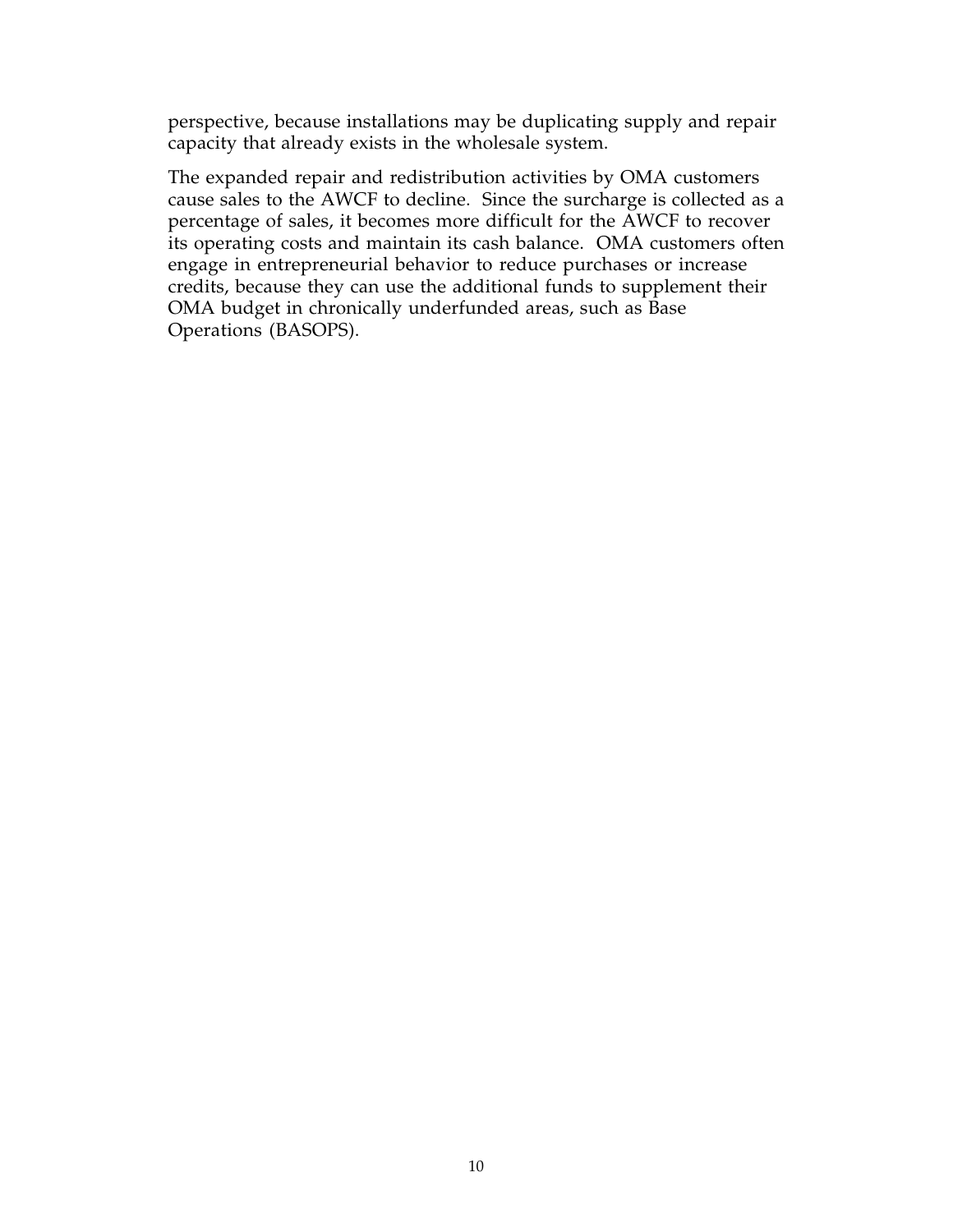## **We Use CPIPT Performance Criteria to Evaluate the Five Alternatives**

**Quantitative criteria**

- ò **Impact on OMA budgets**
- ò **Impact on AWCF inventory replenishment costs**

#### **Qualitative criteria**

- ò **Customer incentives to make appropriate use of:** û **Installation vs. depot repair**
	- û **Local purchase**
	- û **Redistribution**
- ò **Customer ability to adjust local inventories**
- ò **Reduction of financial uncertainty**

The CPIPT proposed a list of criteria to evaluate the alternative price and credit policies. This briefing will focus on the quantitative criteria. First, the new price and credit policy should allow the Army's operating units to maintain their current operating tempo (OPTEMPO) without significantly increasing their OMA budgets for spare parts. To evaluate this criterion, we calculated the amount of OMA that operating units would need under each price and credit policy to buy the same items they currently buy. We also modeled the sensitivity of demands and returns to changes in prices and credits, and estimated the amount of OMA that would be needed if customers changed their demand patterns.<sup>18</sup>

Second, the new price and credit policy should allow the AWCF (specifically, the SMA business area) to continue to break even and maintain its cash balance. Because of data limitations, we were not able to simulate the day-to-day cash balances of the SSF, but we did estimate cash outflows that would be required to replenish AWCF inventories so that the supply system could continue to meet demands in the

 $^{18}$ Our analytic methodology is described in greater detail below.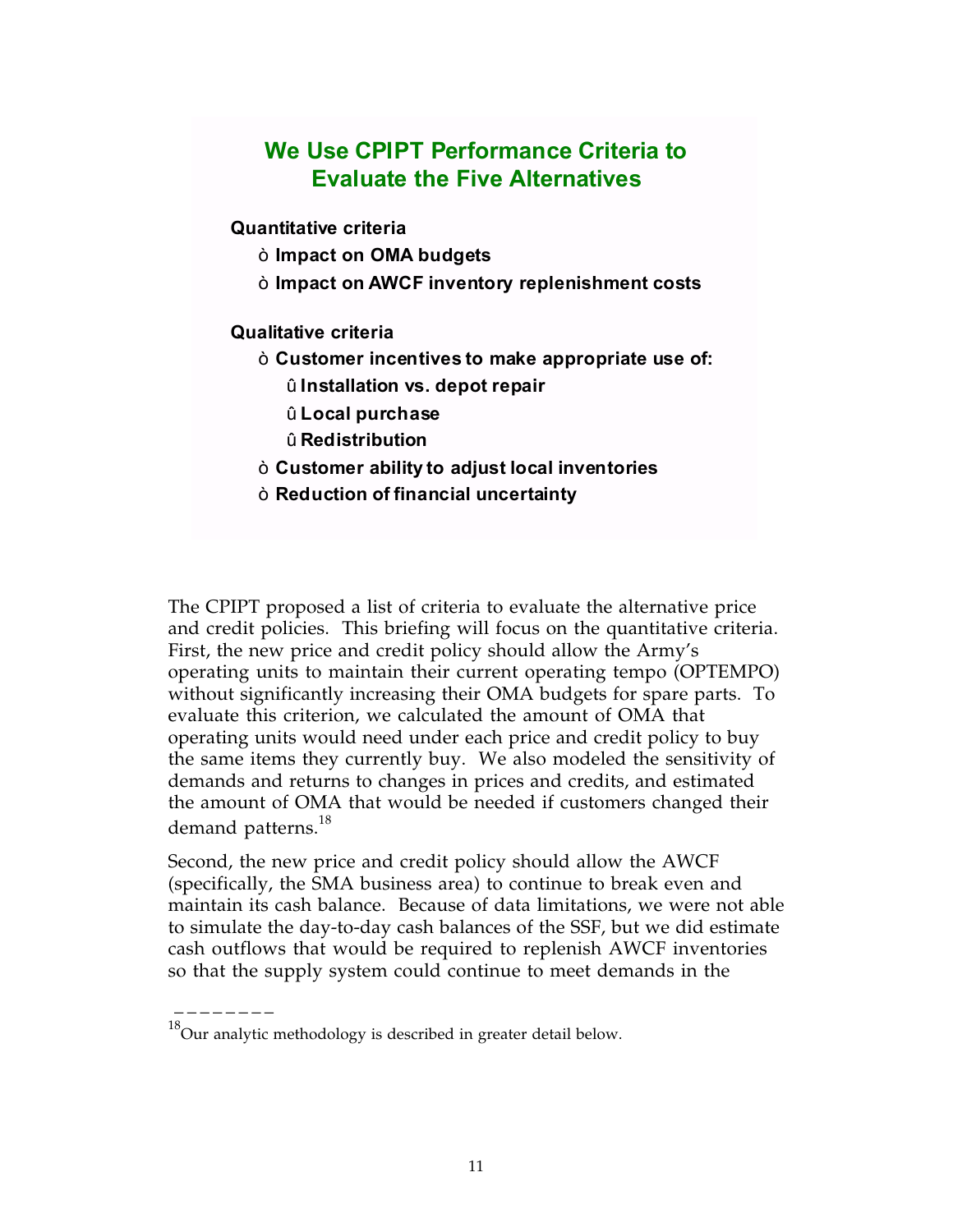future. A price and policy that significantly increased AWCF inventory replenishment costs without increasing revenues would make it difficult for the SSF to break even.

The remaining criteria could not be assessed quantitatively, because we do not have sufficient data to predict customer responses to price and credit changes on an item-by-item basis. Based on economic theory, however, customers will have the correct financial incentives to make appropriate use of installation versus depot repair, local purchase, and redistribution when prices and credits reflect the actual  $costs<sup>19</sup>$  of supply and repair in the Army's wholesale logistics system. When prices and credits reflect actual costs, customers will have a financial incentive to go outside the Army's wholesale logistics system only when it is less expensive from an Army-wide perspective. Thus, customers will be more likely to use the Army's supply and repair systems as they were designed, rather than developing new supply, repair, and redistribution channels. Keeping transactions within the Army's wholesale logistics system will also improve the financial health of the AWCF.

For example, if credits for unserviceable returns were based on actual repair costs on an item-by-item basis, rather than being averaged by MATCAT, customers would no longer have a financial incentive to develop repair capacity for items with below-average repair costs. The AWCF would also be more likely to break even, because its revenues would be better matched to its costs on an item-by-item basis.

Customers' ability to adjust local inventories depends on the credit policy for serviceable returns. The cost to the Army of a serviceable return is the shipping and handling required to return the item to inventory for reissue to another customer. Thus, the credit for a serviceable return should be the purchase price minus the shipping and handling costs. If credits are lower, customers may not be able to adjust their inventories to meet demands when it would be costeffective from an Army perspective, and they will have a financial incentive to set up alternative redistribution channels.

Financial uncertainty is created by the current credit policy's dependence on local need for the item, which can change from day to day. Financial uncertainty can be reduced by making credit dependent on national need rather than local need, a basis that does not fluctuate so frequently.

 $^{19}$  An economist would call these marginal costs.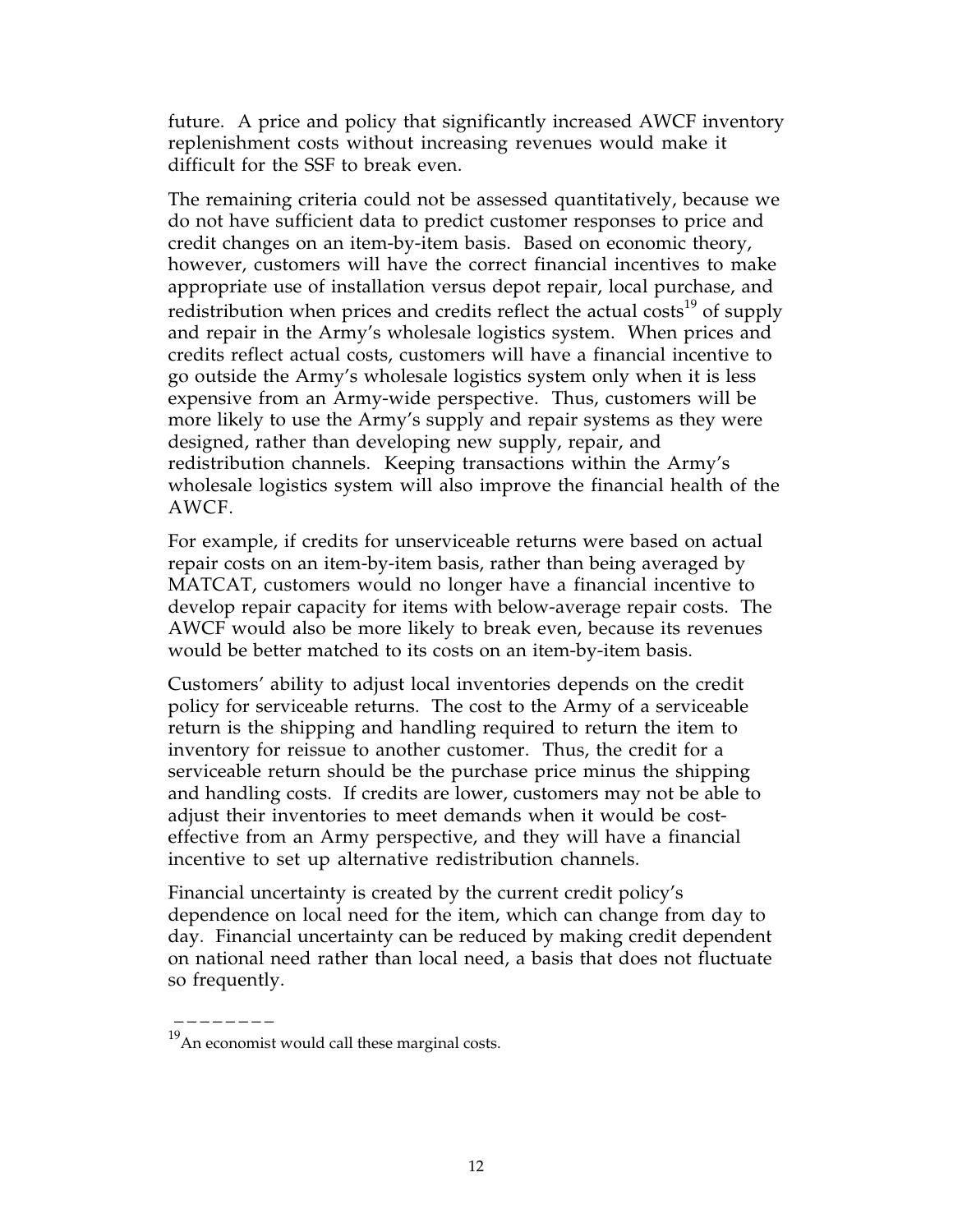## **CPIPT Designed Five Alternatives to Address Current Problems**

| <b>Name</b>       |   | <b>Description</b>                                                                                                                                                          |
|-------------------|---|-----------------------------------------------------------------------------------------------------------------------------------------------------------------------------|
| 1. Dual price     | Ò | Pay repair cost + surcharge for requisition with<br>return; pay full price for requisition without return;<br>no credit for unmatched returns                               |
| 2. Reduced credit | Ò | Lower prices and credits; no credit for consumables                                                                                                                         |
| 3. Market price   | Ò | Single sales price, no credit; surcharge costs are<br>directly funded                                                                                                       |
| 4. Interim policy | Ò | Current wholesale prices and credits; no credit for<br>consumables or items in long supply                                                                                  |
| 5. Dual price+    |   | $\delta$ Same as Interim policy with four modifications:<br>RX repair costs for FLRs, credit for serviceable<br>consumables, nonzero credit for reparables, dual<br>pricing |
|                   |   |                                                                                                                                                                             |

**All have item-by-item credit and eliminate dependence on local need**

The CPIPT proposed five alternative price and credit policies to address some of the problems with current policy.

Each of the alternatives includes elements that should improve logistics decisionmaking, based on the qualitative criteria. They all base prices and/or credits on item-by-item repair costs rather than MATCAT averages. This policy change should improve OMA customers' repairversus-buy decisions. The alternatives that offer credit (Reduced credit, Interim policy, and Dual price+) also eliminate the credit rate's dependence on local need and give higher credit for a serviceable return than for an unserviceable return. Greater financial certainty and better reflection of actual costs in credits (or penalties) should motivate OMA customers to return items to the wholesale supply system. $20$ 

The alternative price and credit policies for DLRs and FLRs are summarized below. (They are described in greater detail in Appendix A.) All of the alternatives retain the current pricing system for

 $20$ Serviceable returns are an inexpensive replenishment source for the Army's supply system.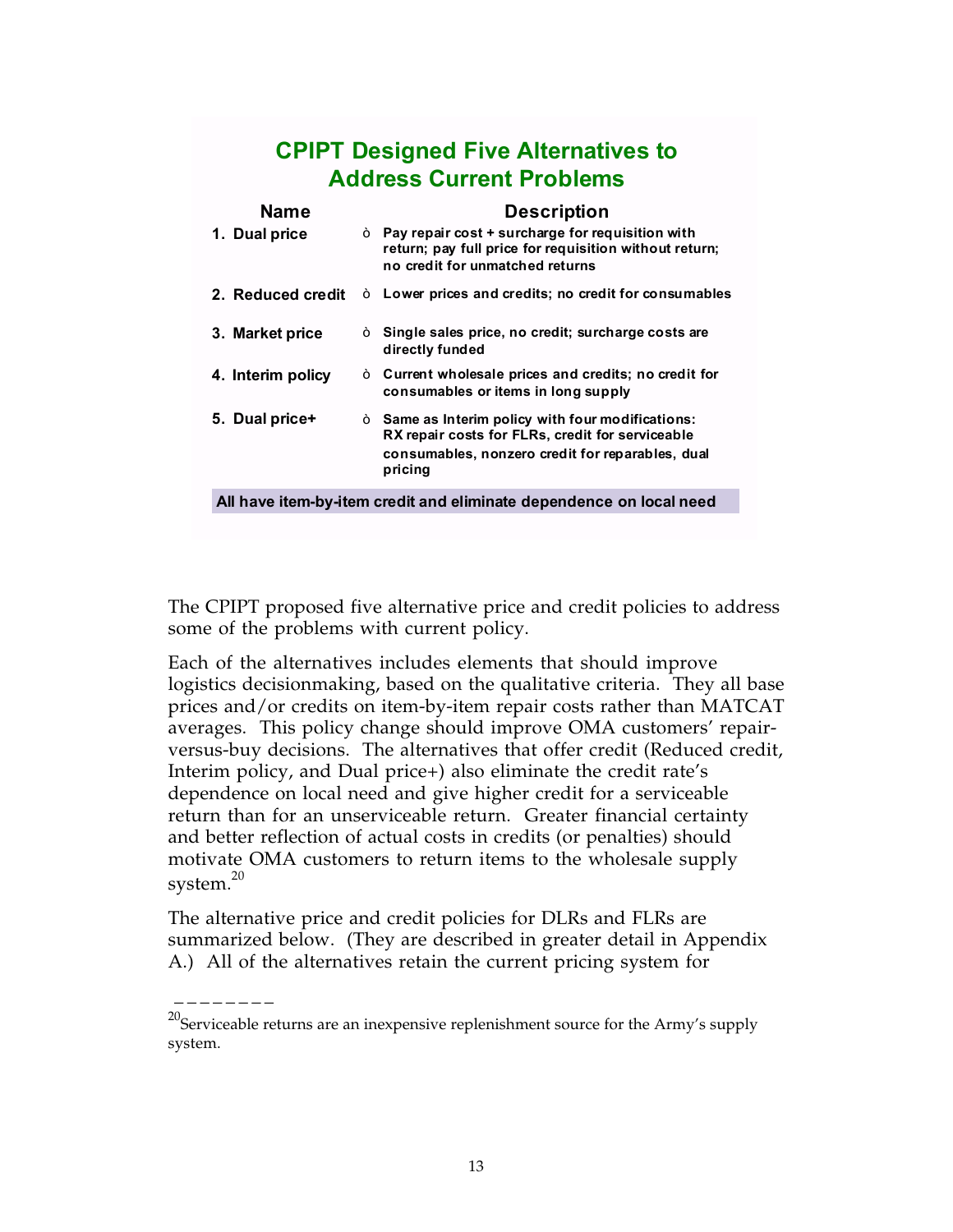consumables, $^{21}$  many of which are non-Army-managed. No alternative except Dual price+ offers credit for consumable returns, whereas Dual price+ offers credit for consumables with a purchase price greater than  $$50.<sup>22</sup>$ 

**Alternative 1 (Dual price)**23 sets the price for a requisition with a return equal to the wholesale repair cost plus the surcharge for DLRs or to the installation repair cost plus the surcharge for FLRs, and the price for a requisition without a return equal to LAC plus the surcharge. However, it gives no credit for serviceable or unserviceable returns without a matching requisition. (We call these "unmatched returns.")

**Alternative 2 (Reduced credit)** lowers both the price for a requisition and the credit for a return in parallel, from a starting point where prices are based on LAC plus the surcharge and credits are based on LAC minus wholesale repair costs for DLRs and LAC minus installation repair costs for FLRs. The CPIPT envisioned a gradual adjustment process of small price and credit reductions over several years. Credits would be reduced over time in order to reduce the customer's reliance on credit, and prices would also be reduced to prevent a build-up of cash in the AWCF. For our analysis, we assumed that the ending point of this process would be a reduction in both prices and credits of approximately 25 percent below current levels.

**Alternative 3 (Market price)** establishes a policymaking board to set a "market price" for each item, and offers no credit for returns. $^{24}$  It also provides for direct funding of the costs currently covered by the supply management surcharge. As a proxy for the market price, we used the current average of repair and replacement costs based on current return rates.<sup>25</sup> This policy should allow the AWCF to break even, assuming no change in customer behavior.

 $^{21}$ Under current policy, the price equals the latest acquisition cost (LAC) plus the surcharge.

 $22$ Low-value items are not likely to warrant the time, cost, and effort required to return them to the supply system. Thus, it is better to retain them locally for other customers, or dispose of them locally.

 $^{23}$ Dual pricing is also sometimes referred to as "exchange pricing."

 $24$ Wholesale repair prices would be determined by an impartial/independent cost board made up of Army and industry to be comparable with market prices for similar repairs (these prices should, by definition, include industry-standard overhead costs).

 $^{25}$ In other words, if 80 percent of OMA customer purchases are currently requisitions with returns, and 20 percent are requisitions without returns, the Army could repair to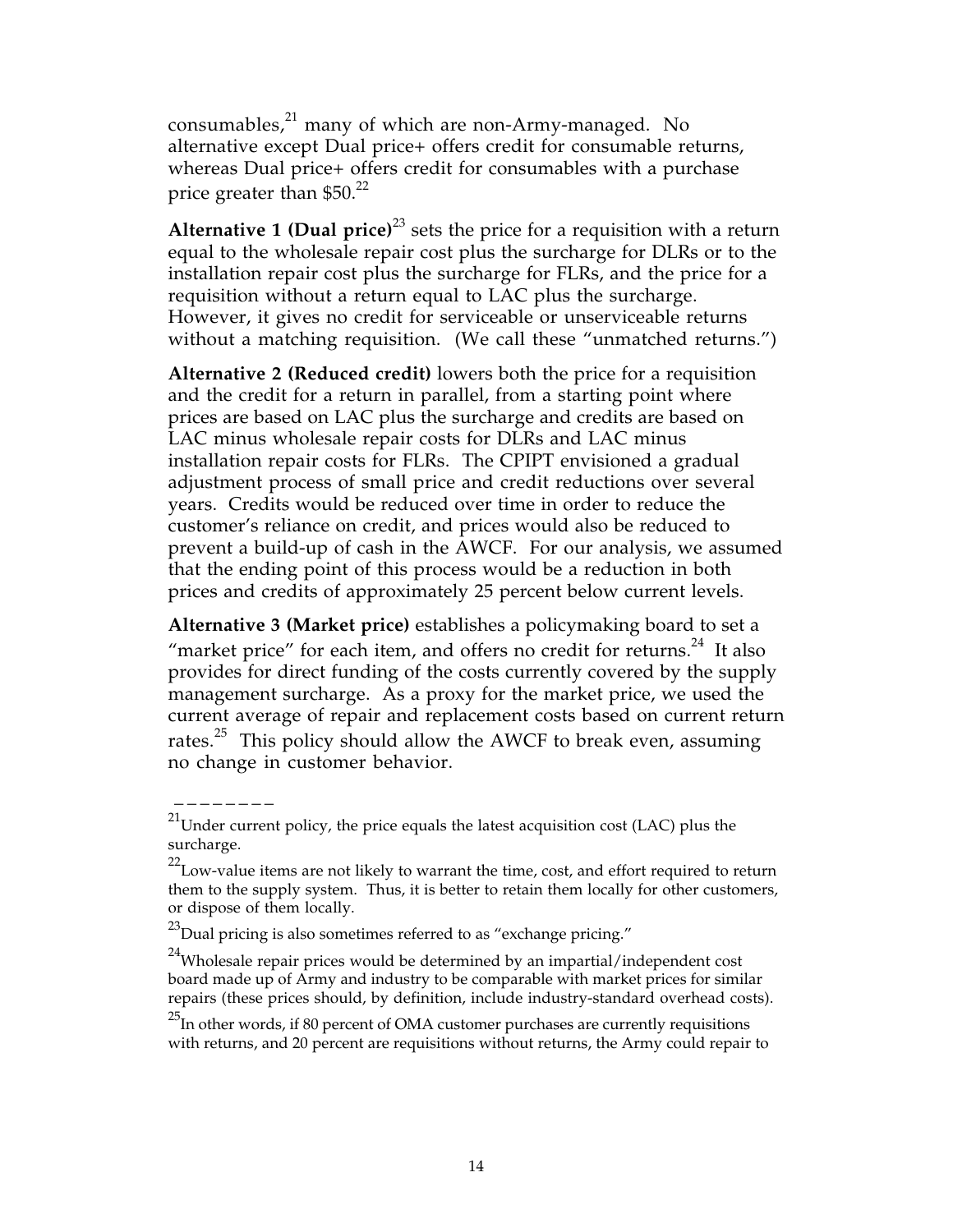**Alternative 4 (Interim policy)** is based on the prices and credits that are currently exchanged between the Army's Wholesale and Retail Stock Funds (WSF and RSF). Prices are set at LAC plus the supply management surcharge. Credits are set at LAC for serviceables and LAC minus wholesale repair costs for unserviceable DLRs and FLRs, except for items in long supply at the wholesale level, which receive no credit. Alternative 4 has been proposed as an interim policy for the initial implementation of SSF, until the Army chooses and implements a permanent price and credit policy.

**Alternative 5 (Dual price+)** is similar to Alternative 1 (Dual price) in some respects, and to Alternative 4 (Interim policy) in others. It sets the price for a requisition with a return equal to the repair cost plus the surcharge, and the price for a requisition without a return equal to LAC plus the surcharge. However, it offers a credit of LAC for unmatched serviceable returns and a credit of LAC minus repair cost for unmatched unserviceable returns. It also offers a credit of the original price minus a surcharge (i.e., LAC) for serviceable consumables with a price greater than \$50.

Note that each of the alternatives except Alternative 4 (Interim policy) reduces the price a customer pays for a requisition when a return is expected and reduces the total amount of credit paid to the OMA customer. Reducing the selling price decreases both the amount of money needed in customers' OMA accounts and the cash balance required in the AWCF.

Under the current policy and under Alternative 4 (Interim policy), an OMA customer pays the full price (LAC plus surcharge) for a requisition, and must wait to receive a credit for the return of a matching unserviceable. Under dual pricing (Alternatives 1 and 5), the customer pays the difference between the price and the credit for a requisition with a return, and there is no further financial transaction unless the customer fails to return the carcass within the allowed time period, in which case the customer is assessed a penalty equivalent to the credit. For example, with separate price and credit transactions, an OMA customer might purchase a \$100,000 part, then return an unserviceable carcass and receive a credit of \$50,000 a month later. The customer would have to have the full \$100,000 available in his OMA account and could not spend the \$50,000 credit until the credit

meet 80 percent of demands, but would have to procure to meet the other 20 percent of demands. The proxy market price, set to reflect average AWCF repair and replacement costs, would be .8 ∗ wholesale repair cost + .2 ∗ LAC. Since we have no data on market repair costs, we use AWCF wholesale repair costs as a proxy.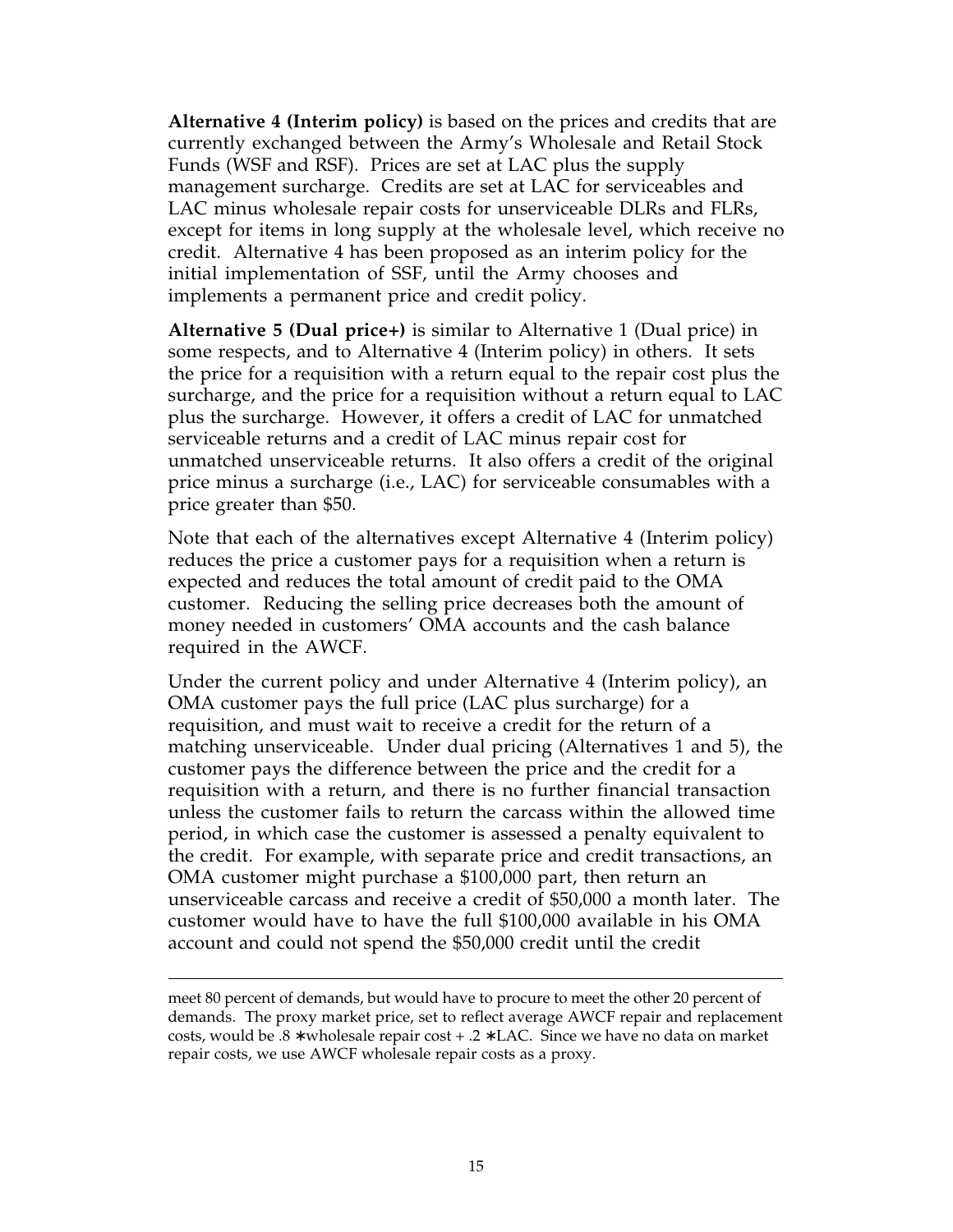transaction had closed. Under dual pricing, the customer would only need \$50,000 in his OMA account to pay for a requisition with a return, and there would be no further financial transactions (except a \$50,000 penalty if the carcass was not returned in time). The cash balance in the AWCF would also be lower under dual pricing, because the AWCF would be receiving \$50,000 instead of \$100,000, but it would not have to pay the \$50,000 credit back to the customer.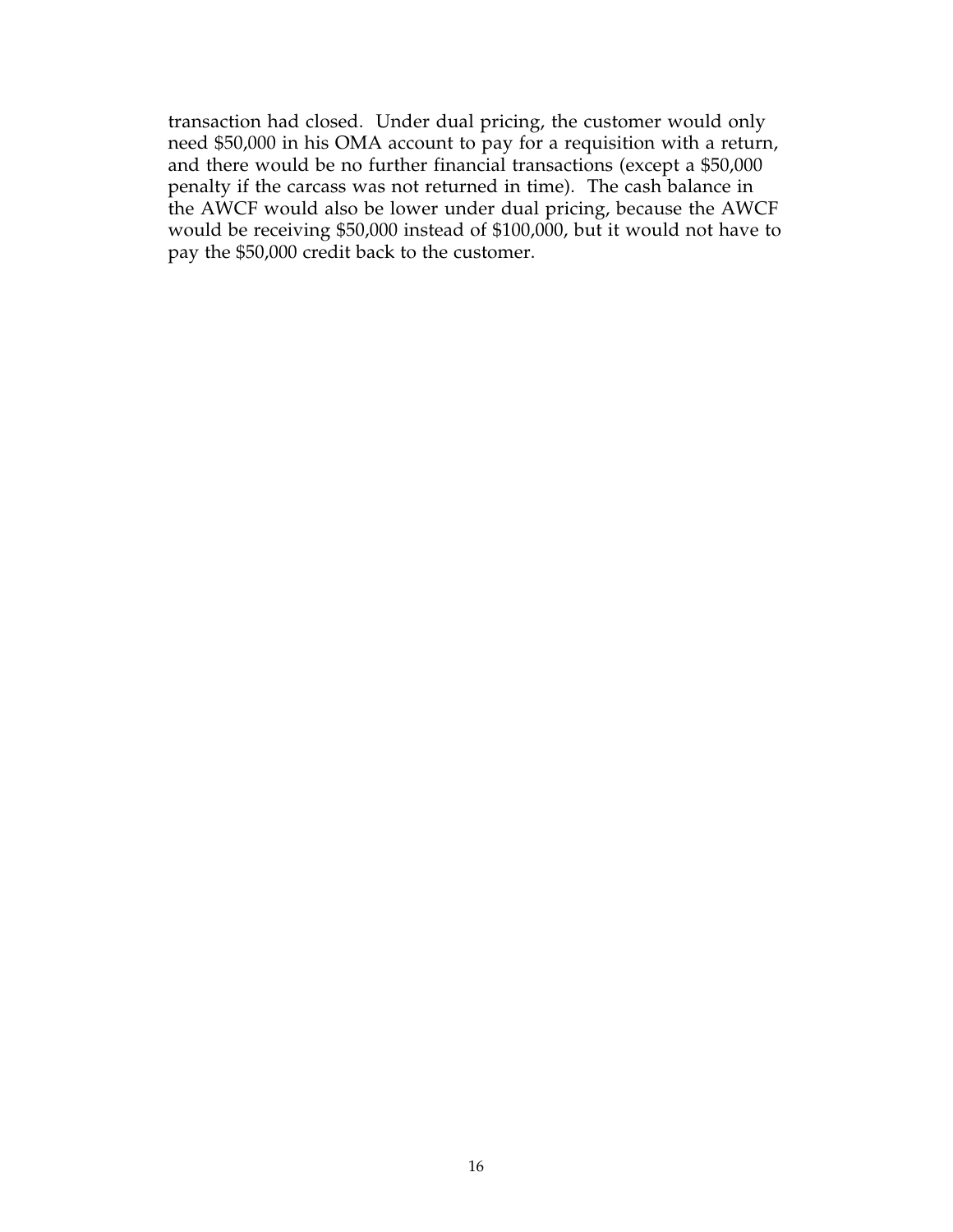### **Research Questions**

- ò **How should quantitative criteria be evaluated?**
- ò **Which CPIPT alternatives perform best?**
- ò **How should the best CPIPT alternative be implemented?**

The remainder of this briefing is organized around three research questions. First, we examine how financial policies affect the logistics decisions of OMA customers as well as AWCF cash flows, and discuss how our analysis identifies these effects. Second, based on the results of our analysis, we identify the best CPIPT alternative from the perspective of both the OMA customer and the AWCF. Third, we discuss how the preferred alternative could be implemented but include suggestions for an optimal price and credit policy, which is developed in the forthcoming publication *Right Price, Fair Credit: Criteria to Improve Financial Incentives for Army Logistics Decisions.*

The Appendices contain detailed additional information on the price and credit policies, data sources, OMA expenditures for each alternative, effects on AWCF repair and procurement costs, sensitivity of results of assumptions and data, and simulation model.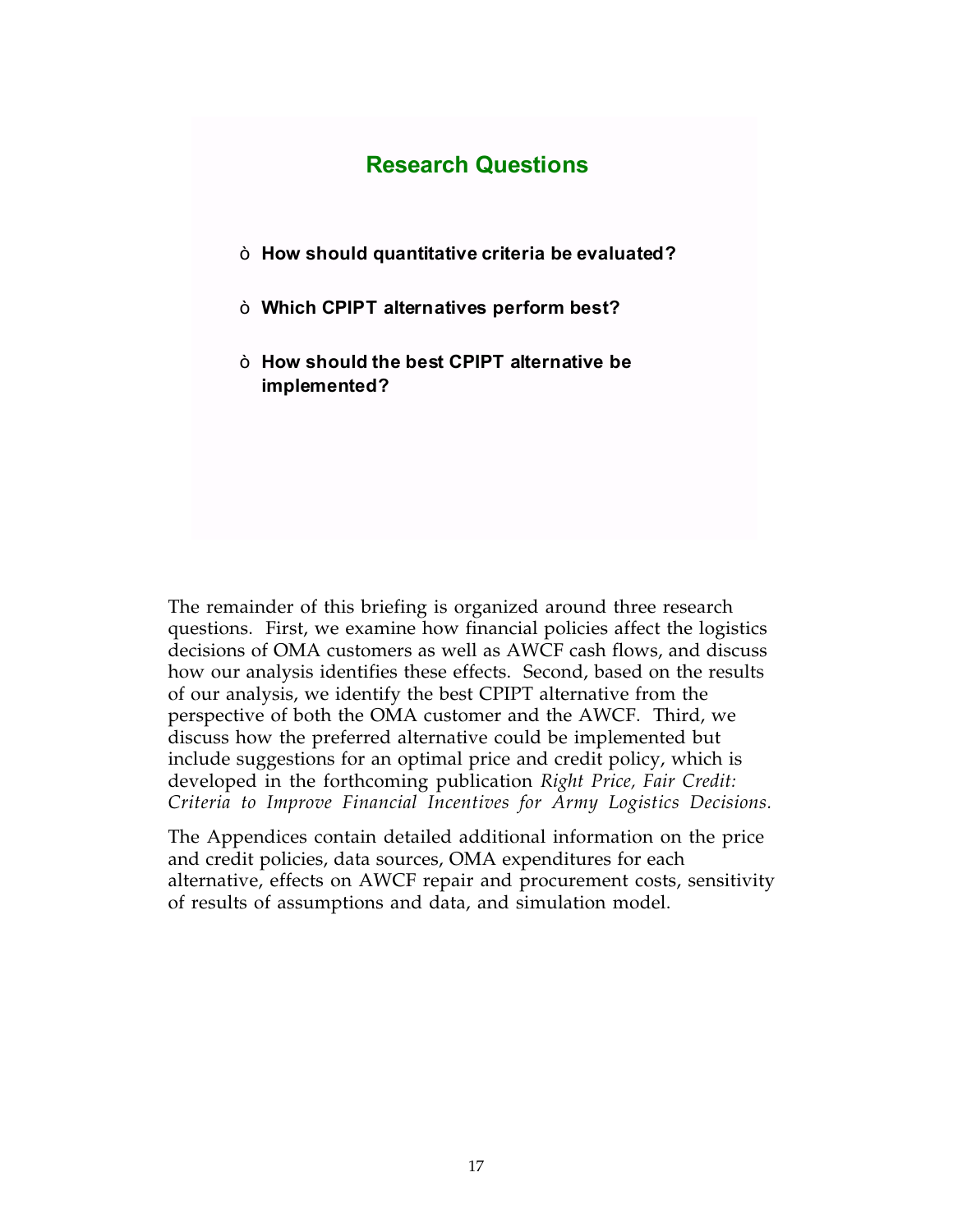

As discussed above, OMA customers receive funds to buy spare parts and repairs as part of a broader OMA budget that has an overall objective of maintaining the readiness of troops and equipment and the quality of life for soldiers and their families. Thus, if customers can reduce purchases or increase credits from the AWCF-funded logistics system by finding alternative sources of supply or repair, they can spend these additional OMA funds on training, BASOPS, or other needs.

Many of the OMA customers' transactions with the AWCF-funded supply system are "exchanges," i.e., the purchase of a serviceable item accompanied by the return of an unserviceable item of the same type. In effect, the customer is buying a "repair" from the AWCF. For some items, customers have the capability to repair the item in the installation's repair facilities instead, and may change the types of items they repair in response to price or credit changes.

However, because of equipment changes, the need to adjust local inventories to reflect changes in demands, and other reasons, customers also make unmatched purchases, serviceable returns, and unserviceable returns. For consumables, there will only be unmatched purchases and returns, by definition. If items have commercial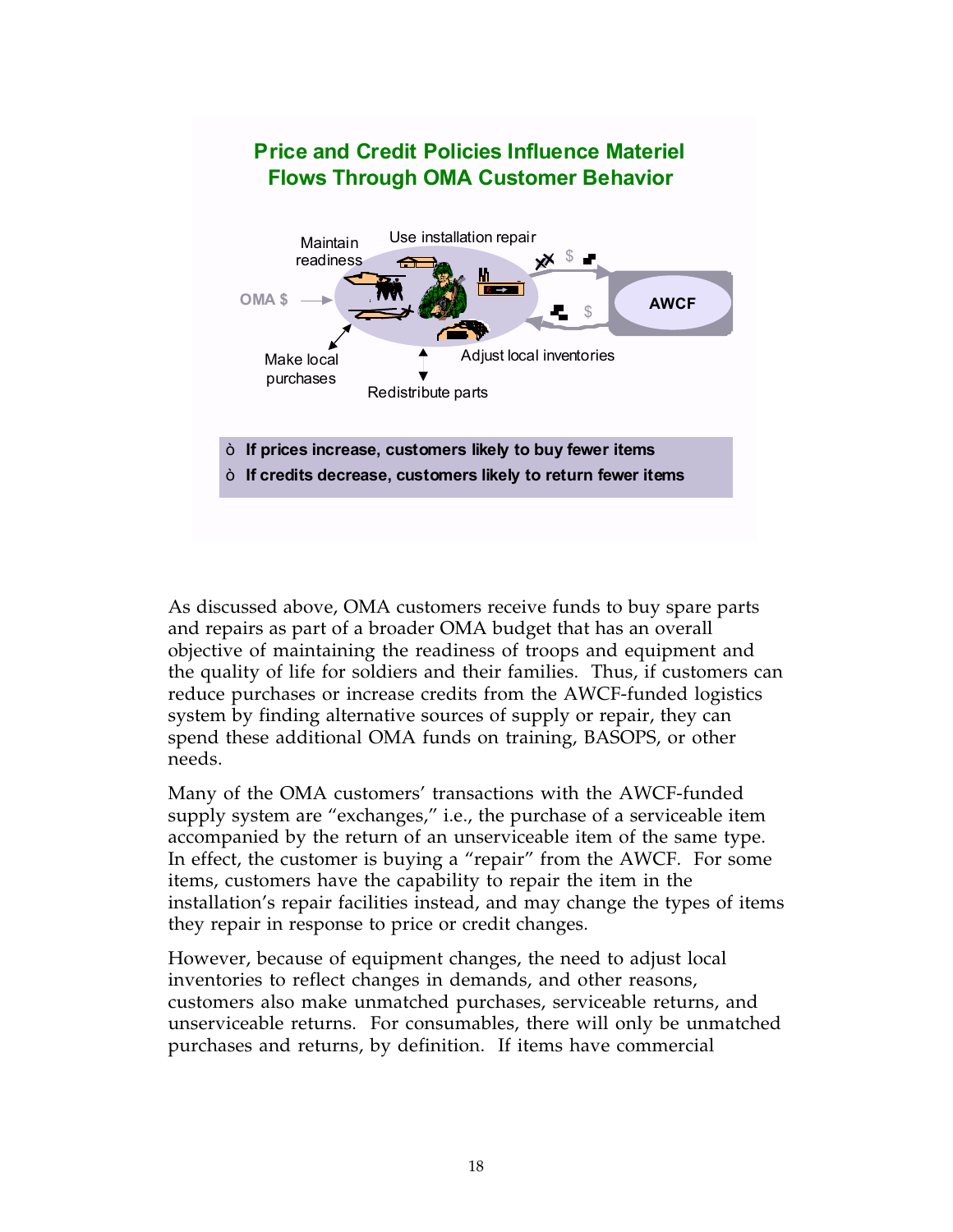equivalents, OMA customers may be able to buy supplies or repairs from local vendors instead of purchasing from the AWCF. If the AWCF offers low credit for serviceable returns, customers may redistribute items between units on the same installation, through the FORSCOM Materiel Management Center (FMMC), or between installations using a new capability that was recently added to SARSS, the Standard Army Retail Supply System.

When OMA customers have alternative sources of supply and repair and other pressing demands on their OMA budgets, they are likely to change their behavior in response to changes in prices and credits offered by the AWCF. Generally speaking, when the price of a particular item goes up, customers are likely to buy fewer of that item. Similarly, when the credit for an item falls, customers will return fewer of that item.<sup>26</sup>

 $26$ For a discussion of how Air Force customers have responded to the price and credit policy used in the Air Force Working Capital Fund, see Laura H. Baldwin and Glenn A. Gotz, *Transfer Pricing for Air Force Depot-Level Reparables*, Santa Monica, CA: RAND, MR-808-AF, 1998. This document also has an excellent review of the economics and accounting literature on internal transfer prices.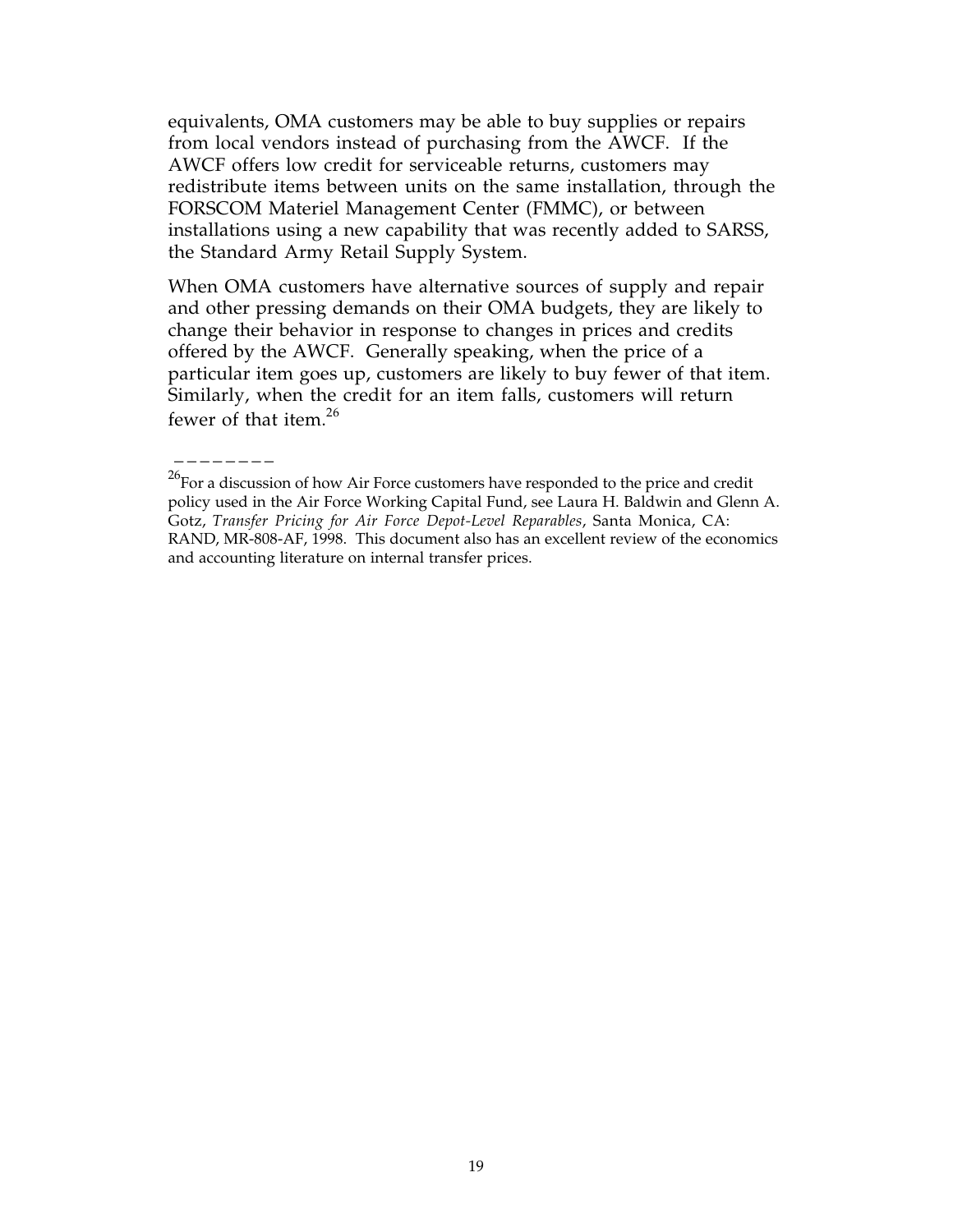

The alternative price and credit policies must also be evaluated from the perspective of the AWCF. The AWCF begins the fiscal year with an inventory of serviceable and unserviceable assets for each National Stock Number (NSN) and a cash balance. To model the first phase of SSF, we combined the inventories currently held by the WSF and RSF on each installation, and also added together the desired inventory levels, or Requirements Objectives (ROs).<sup>27</sup>

Based on demands, serviceable returns, and unserviceable returns from OMA customers, as well as the starting inventory, the AWCF will have to replenish its inventories. Using up inventories above the RO is the least expensive source of sales, since these inventories do not need to be replenished. Next, the AWCF can resell serviceable returns at a very low net cost to the Army. Third, the AWCF can repair unserviceable assets until it runs out of carcasses. Finally, its most expensive source of replenishment is procurement.

 $^{27}$ In practice, the Army will probably want to adjust ROs to reflect the better asset visibility that will be available as a result of SSF.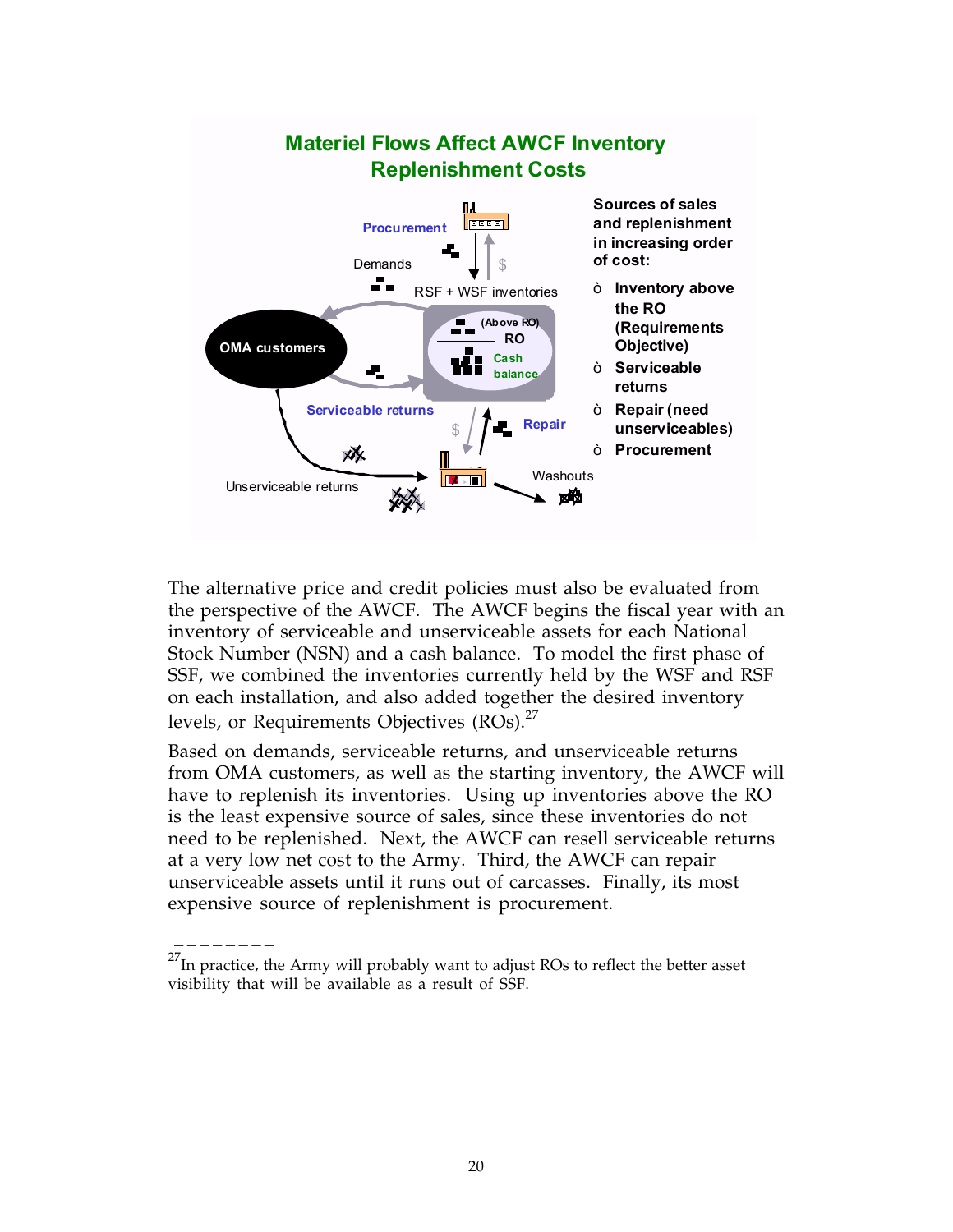Cash flows to and from OMA customers in the form of sales and credits, together with replenishment costs, determine the net operating result and the cash balance of the AWCF. $^{28}$ 

 $^{28}$ Our analysis estimates only total annual cash flows, rather than weekly or monthly cash balances in the AWCF. Additional data would be required to estimate real-time cash balances, because demands would have to be matched with unserviceable returns under the alternatives using dual pricing.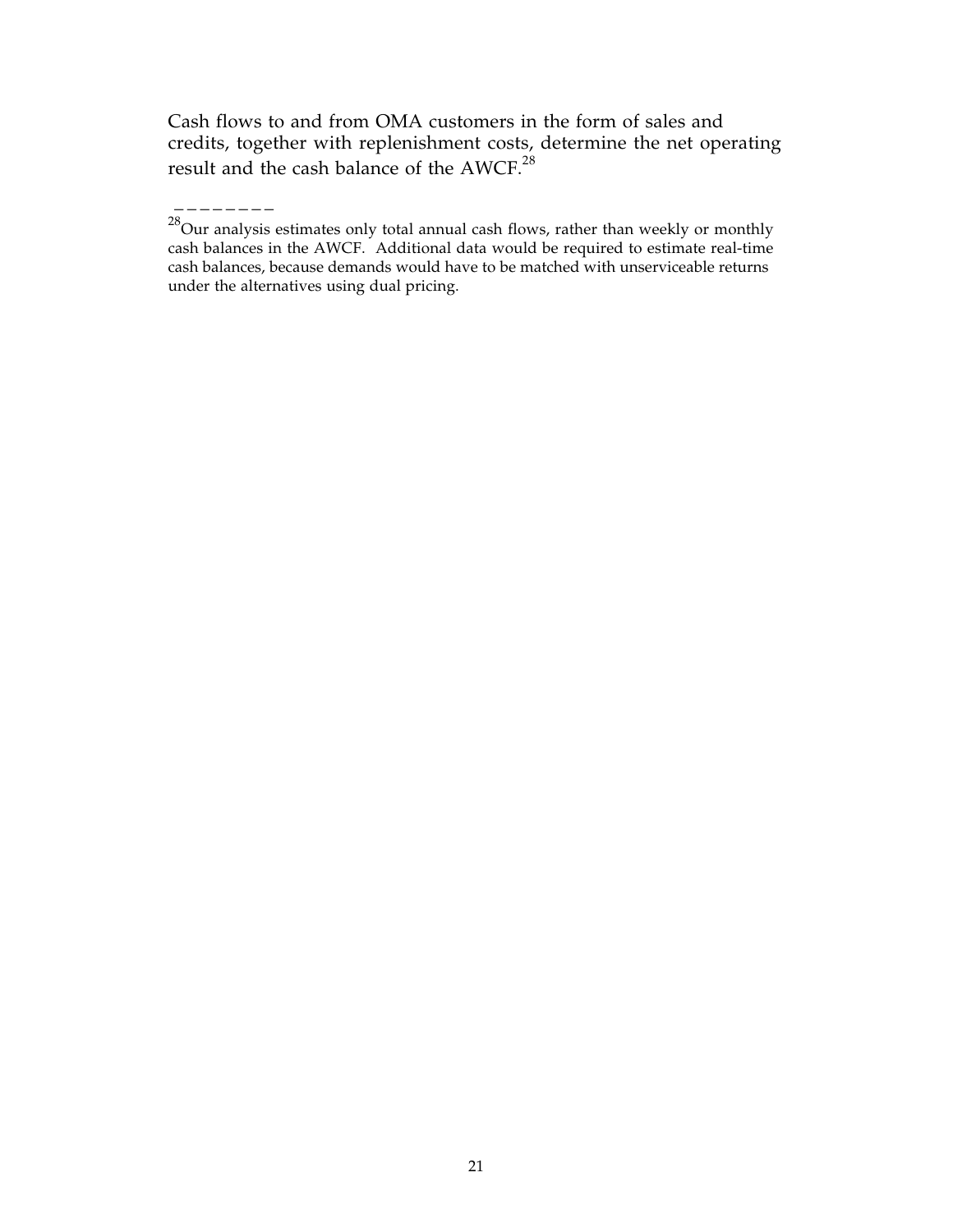## **Price and Credit Policy Determines Materiel Flows and Replenishment Costs**



To summarize, price and credit policies, together with the OMA budget, influence the behavior of the OMA customer. The OMA customer's decisions about when to make demands and returns to the AWCF-funded supply system, and when to use OMA redistribution channels, local repair, and local purchase, determine the materiel flows seen by the AWCF. The AWCF's starting inventory and materiel flows to and from OMA customers then determine the AWCF's repair and procurement costs.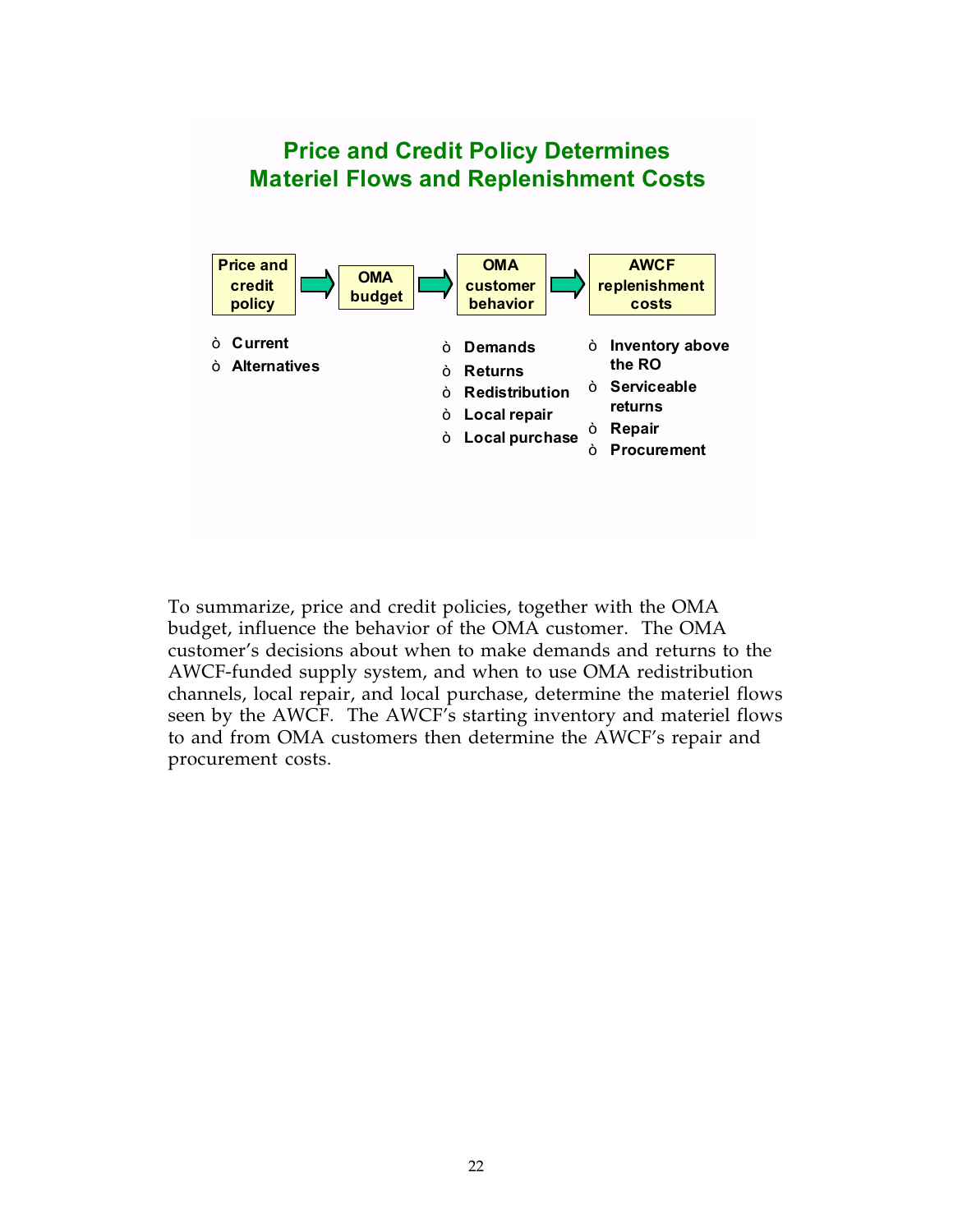## **Army Data Was Used to Quantitatively Evaluate OMA Costs and AWCF Replenishment Costs**

#### ò **OMA costs**

- û **Used one year of requisitions and returns (OMA-AWCF transactions)**
- û **Applied price and credit policy**

**OMA cost = price \* # requisitions û credit \* # returns**

#### ò **AWCF replenishment costs**

- û **Asset balance files show serviceable and unserviceable assets**
- û **Returns from customers are added to serviceable and unserviceable inventories**
- û **Requisitions to OMA customers are filled from (in order of preference) 1. serviceable inventory if available**
	- **2. repair of unserviceable inventory if available**
	- **3. purchase**
- û **Ending inventory was the same for each alternative**

#### **AWCF repl. cost = LAC \* # purchased + repair cost \* # repaired**

Ideally, each of the alternative price and credit policies should be evaluated quantitatively based on its effects on unit readiness, parts redistribution, local purchases, local inventory, installation repair, etc. However, with available Army data, it was only possible to calculate the required OMA funding levels and the AWCF stockage replenishment costs.

To calculate the required OMA funding levels, we used one year (FY98) of actual requisitions and returns recorded in the Army's supply system—OMA to AWCF transactions. For each alternative, the OMA cost was the sum across all NSNs of the price of the requisitioned NSN multiplied by the total number of requisitions for that NSN minus the credit for the returned NSNs multiplied by the total number of returned items.

The details of calculating the AWCF replenishment costs are a bit more complicated because they require calculating inventory levels and then the quantity of NSNs to be purchased or repaired. These details are fully described in the following pages. However, once the quantities have been determined, the formula for calculating the AWCF replenishment cost is very straightforward. Like the OMA costs, these costs are summed across all NSNs. For each NSN the cost was equal to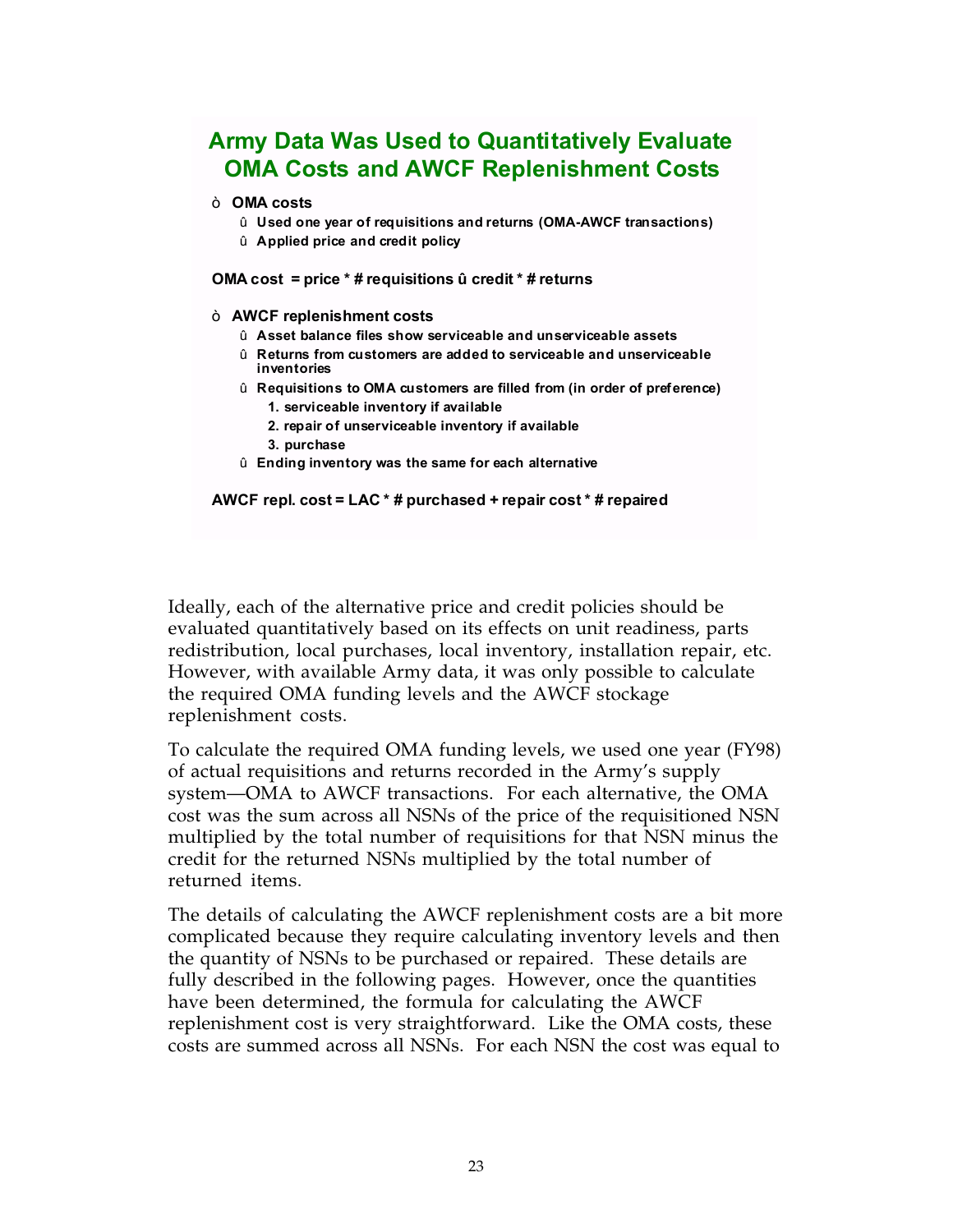the LAC multiplied by the quantity of that NSN that would have been purchased plus the repair cost times the quantity of that NSN that would have been repaired.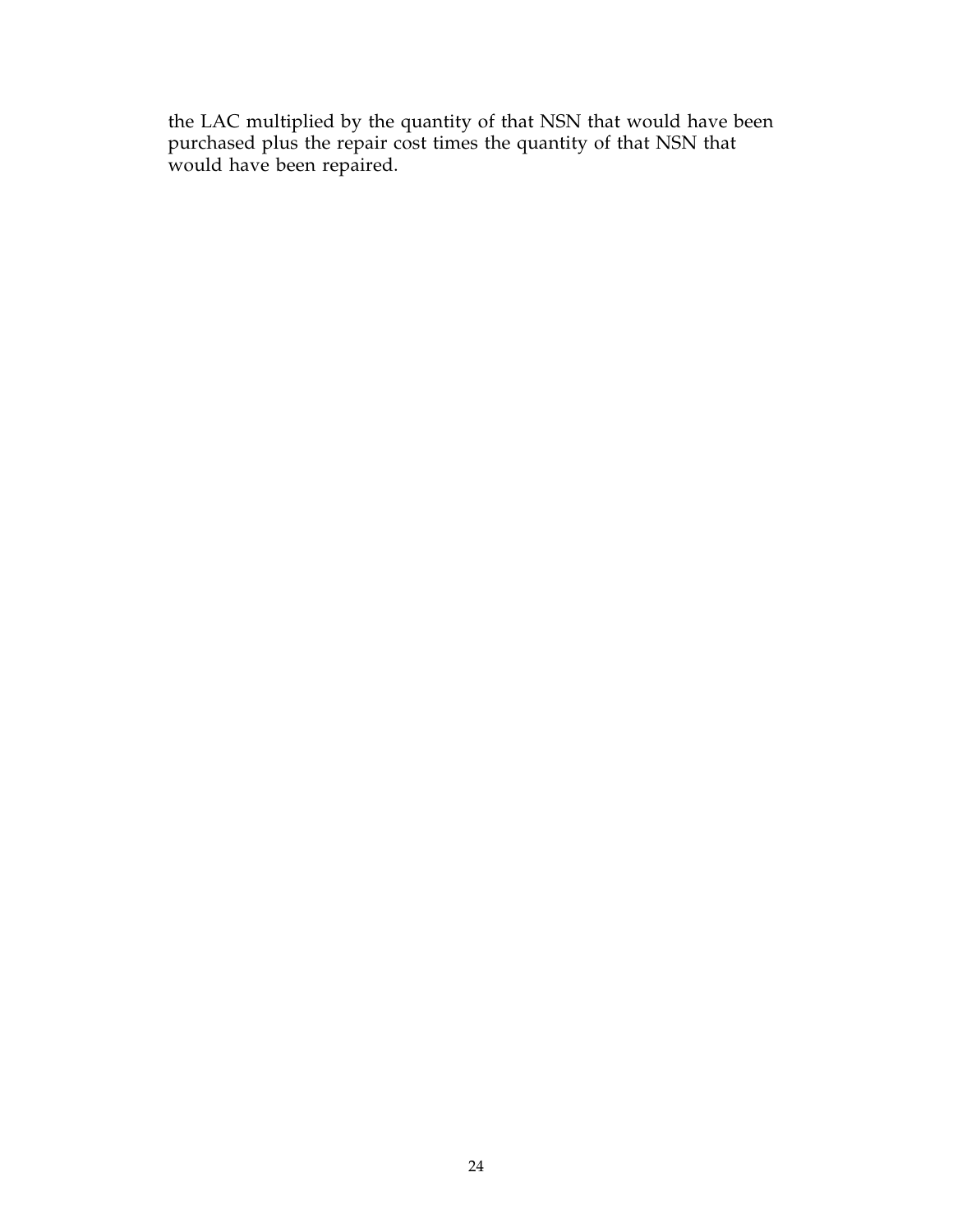## **We Calculated the Net OMA Cost of Transactions Under Each Alternative**



For our analysis, we divided OMA-AWCF transactions into four categories: requisitions with matching unserviceable returns, requisitions without matching returns, serviceable returns, and unserviceable returns without a matching requisition. We also divided NSNs into three categories:  $DLRs$ ,  $FLRs$ ,  $^{29}$  and consumables. (Some category/item combinations are empty, e.g., there are no requisitions with matching unserviceable returns for consumables.)

Using SARSS issues and receipts records, we determined the quantities of demands and returns in each of the four categories for each NSN. We then evaluated the resulting sales and returns under the current price and credit policy and each of the five alternatives. This gives us the total net OMA cost of each alternative.

 $^{29}$ Under SSF's National Maintenance Management concept, item managers will determine which NSNs are repaired in installation-level GS repair facilities (FLRs) and which NSNs are repaired at the wholesale level (DLRs). To model this policy, we classified NSNs that are currently repaired in installation-level GS facilities as FLRs, even though some of them are currently coded as DLRs or consumables based on their Materiel Recovery Code (MRC) in the Army Master Data File (AMDF).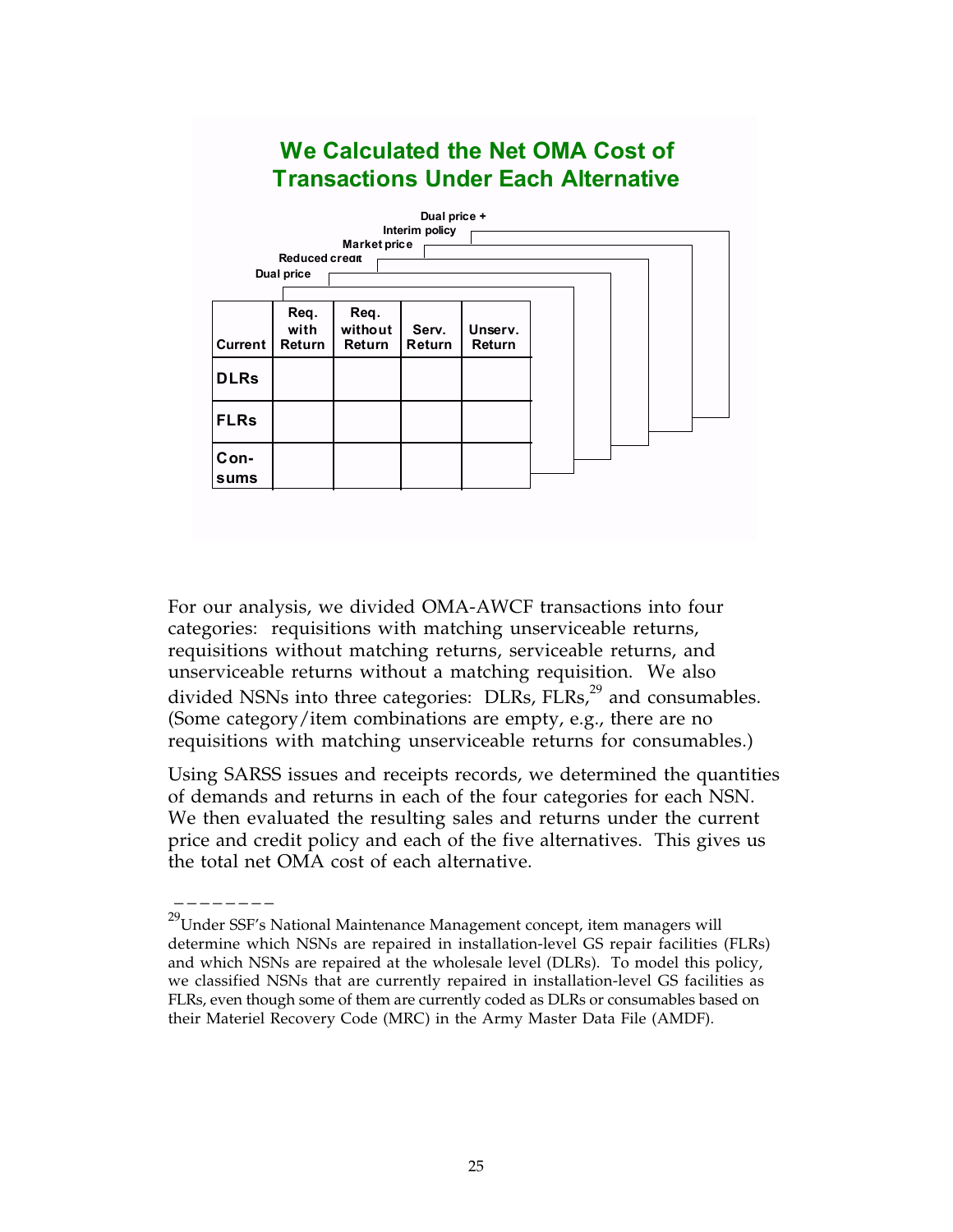## **We Simulated Materiel Flows and Calculated AWCF Replenishment Costs for Each Alternative**



To calculate the AWCF replenishment costs of each alternative, we used the September 1997 Budget Stratification as the AWCF starting inventory. We subtracted demands and added serviceable returns to the serviceable inventory, and added unserviceable returns to the unserviceable inventory of each NSN under each alternative. We calculated AWCF replenishment costs by first selling inventory above the RO without replacement, then reselling serviceable returns, then repairing unserviceable assets, and finally procuring (after unserviceable carcasses were exhausted).

To compare the alternatives fairly, we required each alternative to reach the same ending inventory of serviceable assets. For each NSN, the ending inventory had to be equal to the starting inventory or the RO, whichever was lower. We used this conservative replenishment policy because some of the ROs were very high relative to the starting serviceable inventories, and it would have been unrealistically expensive to replenish up to these ROs. We also analyzed a more aggressive replenishment policy, but it did not change the ranking of the alternatives (see Appendix D).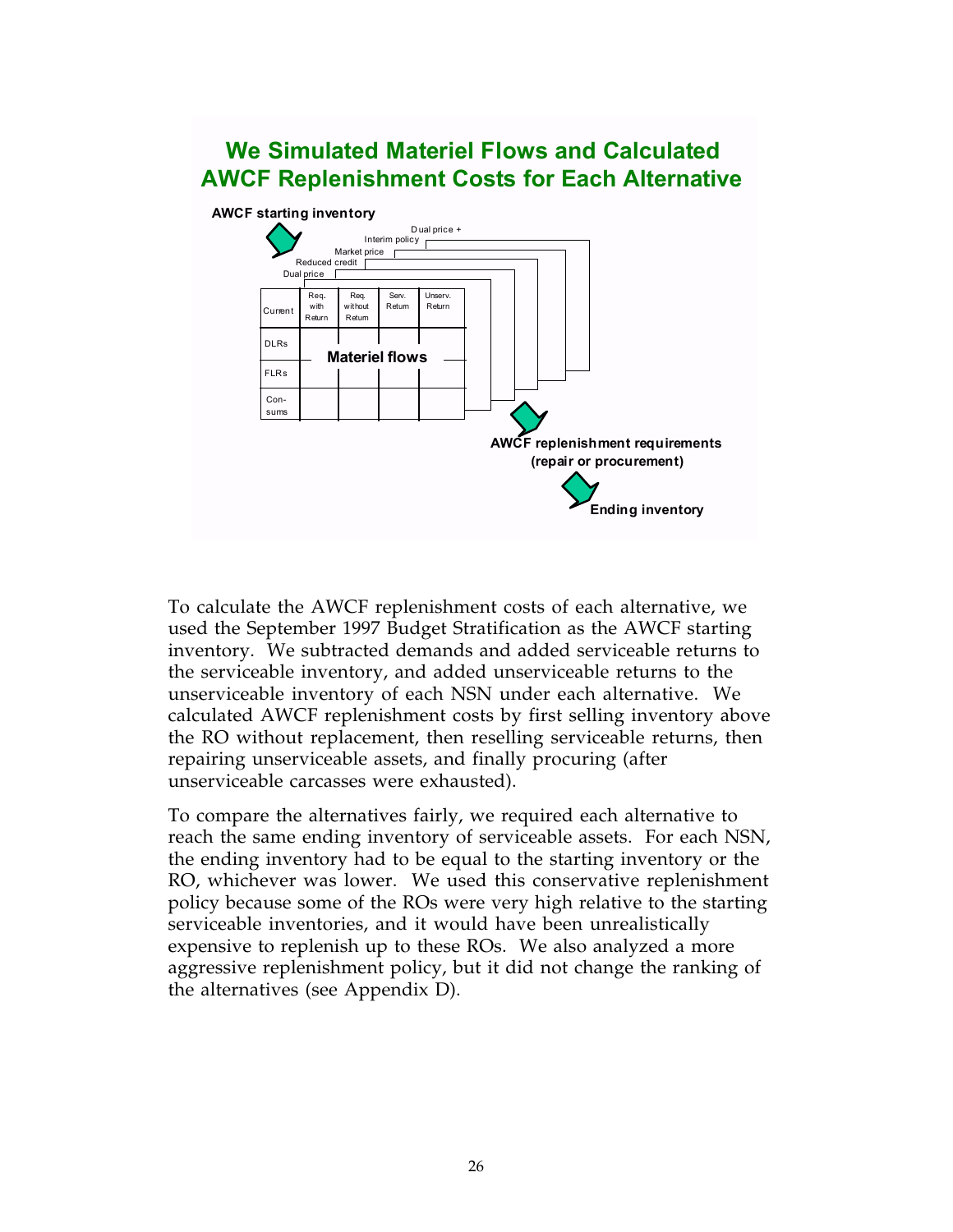## **Cautions on Interpretations of Data and Analysis**

- ò **Using supply data for transactions, not financial data**
- ò **Data from 11 CTASC sites does not represent all demands**
	- û **Missing most TRADOC transactions**
	- û **Missing local purchase, credit card transactions, DLA Electronic Mall**
	- û **DoesnAt include National Guard**
- ò **Definition of FLRs**
- ò **Uncertainty with which past behavior predicts future behavior**
- ò **No data or analysis on AWCF cash flows/balance**
- ò **Inventory limited to WSF and RSF assets**

The analysis reported in this document is indicative of the types of changes in OMA customer behavior, OMA budgets, and AWCF inventory replenishment costs that might occur as a result of changes in price and credit policies. (Appendix H describes the simulation model used in the analysis.) However, our results should not be interpreted as total estimates of future OMA and AWCF expenditures, because of a number of shortcomings in the data<sup>30</sup> and resulting limitations on the analysis.

First, our analysis is based on transactions observed in automated supply systems rather than in financial systems. There are a number of reasons why the total number of supply transactions reported in SARSS differs from the total number of financial transactions reported by the RSF. The eleven SARSS CTASC (Corps/Theater ADP Service Center) sites used for our analysis do not represent total Army-wide demands and returns, because many TRADOC installations had converted to SARSS only recently and did not have a year's history of supply transactions in their CTASC records. SARSS does not record

 $30$ Appendix B describes the data used in the analysis.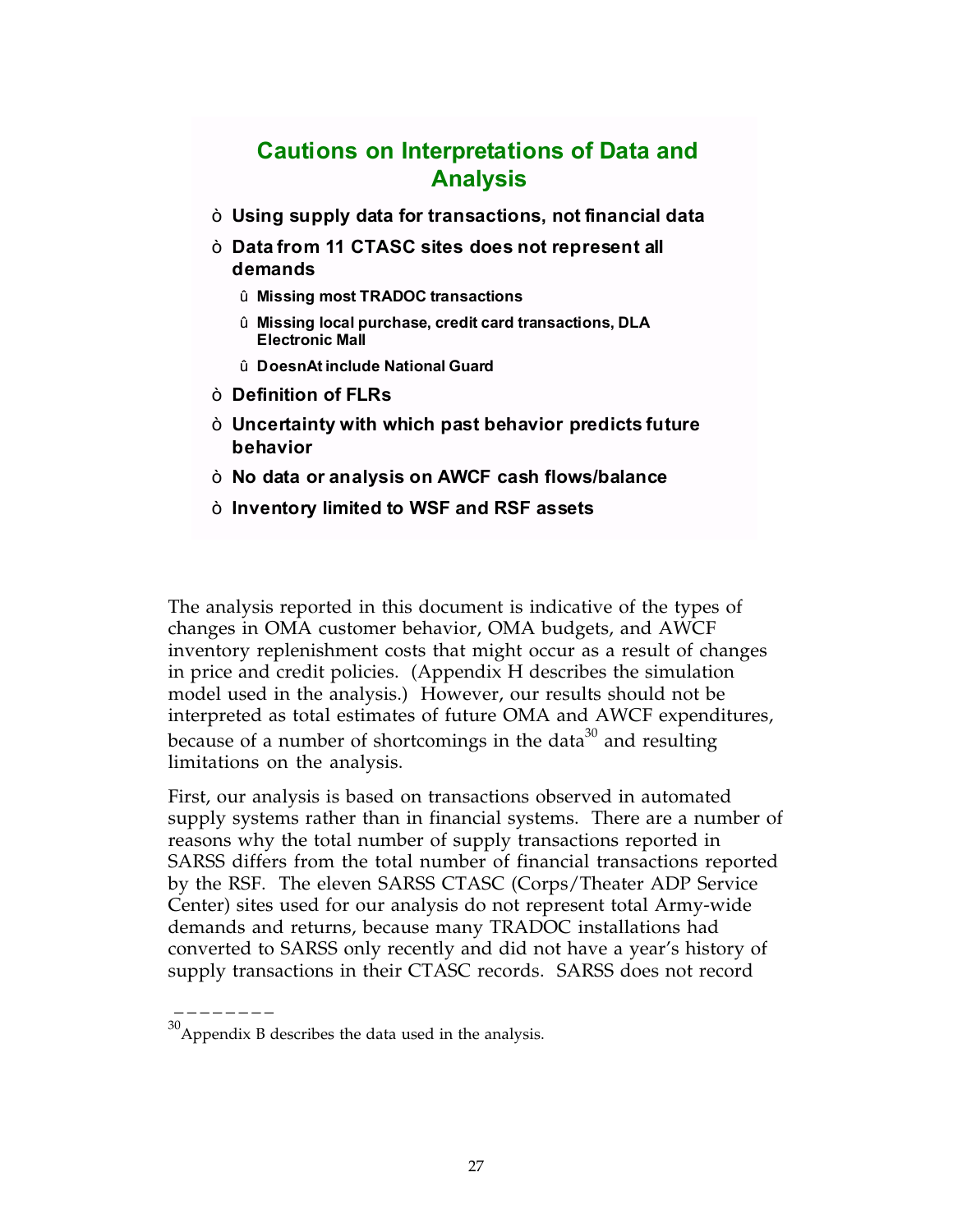some types of financial transactions, such as local purchases, credit card transactions, and purchases from the DLA Electronic Mall Web site. National Guard transactions are not recorded in either SARSS or the RSF totals, since the National Guard has not yet converted to SARSS, and it transacts directly with the WSF. Since the inventory records from the FY97 Budget Stratification and SARSS ABFs (Asset Balance Files) are likely to be more comprehensive than the supply transaction data, and since we use the least expensive sources of inventory replenishment first, AWCF replenishment costs would be likely to increase more than proportionately if demands were more representative of Army-wide totals.

Second, we define FLRs based on what is currently being repaired in installation RX programs. Some of these items are currently coded as either DLRs<sup>31</sup> or consumables in the AMDF. Under Single Stock Fund, item managers will have greater visibility of the relative costs of repair at the wholesale and installation levels, and they may redefine which items are DLRs, FLRs, and consumables. Any changes in costs or reliability resulting from changes in repair policy cannot be captured by our analysis.

Third, the supply transactions used for the analysis represent a "snapshot" of OMA customer demands and returns. As equipment densities, OPTEMPO rates, and customer behavior change over time, this set of demands and returns becomes less representative of future demands and returns. In particular, we test a variety of assumptions about aggregate changes in customer behavior, but we cannot predict changes in customer behavior on an item-by-item basis, which would be needed for an accurate forecast of OMA budgets and AWCF replenishment costs.

Fourth, our analysis estimates OMA expenditures and AWCF inventory replenishment costs on the basis of total annual transactions. A much more detailed, time-based analysis would be needed to examine AWCF cash flows and cash balances on a monthly or weekly basis. A time-based analysis would require additional data on the timing of OMA purchases and returns and AWCF repair, procurement, and operating costs, and the ability to match purchases and subsequent returns from the same customers to evaluate the alternatives that incorporate dual pricing.

 $^{31}$  Installations are permitted to perform certain GS-level repair tasks on items coded as DLRs if they have the capability and the capacity to do so.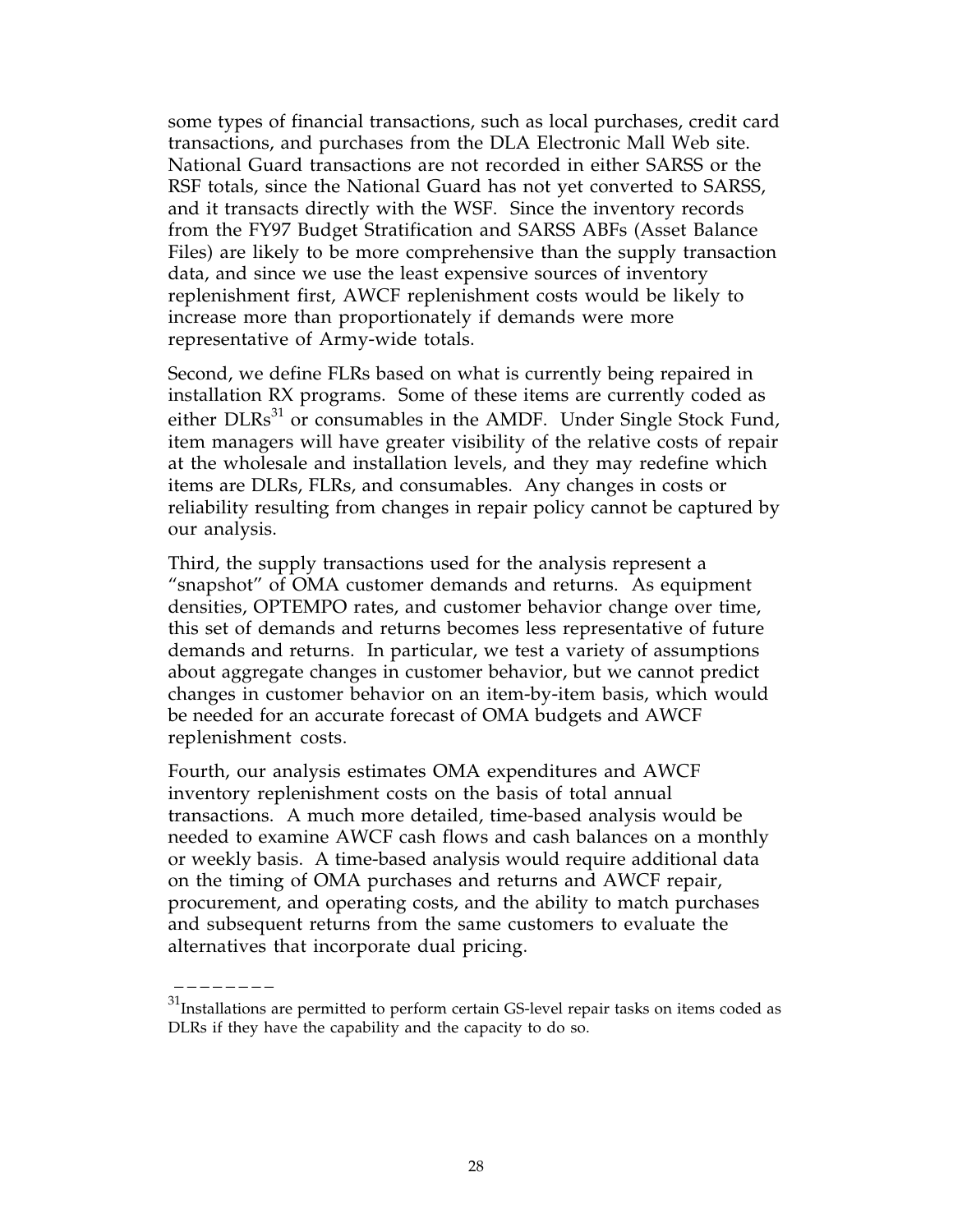Finally, we combine WSF and RSF assets and ROs for this analysis. This represents most of the first stage of implementation of SSF.<sup>32</sup> When these inventories have been combined, the Army is likely to want to adjust SSF ROs and to redefine which items are in long supply relative to combined WSF and RSF inventories, demands, and returns. In future stages, the assets in Authorized Stockage Lists (ASLs) will also be incorporated into SSF, resulting in a different point of sale, a different set of relevant demands and returns, and a more comprehensive inventory included in SSF.

 $32$ After this analysis was completed, the Army decided to combine Milestones 1 and 2 of its SSF plan, so that both RSF inventories (Milestone 1) and OMA-funded retention inventories (Milestone 2) would be included in the first stage of implementation.